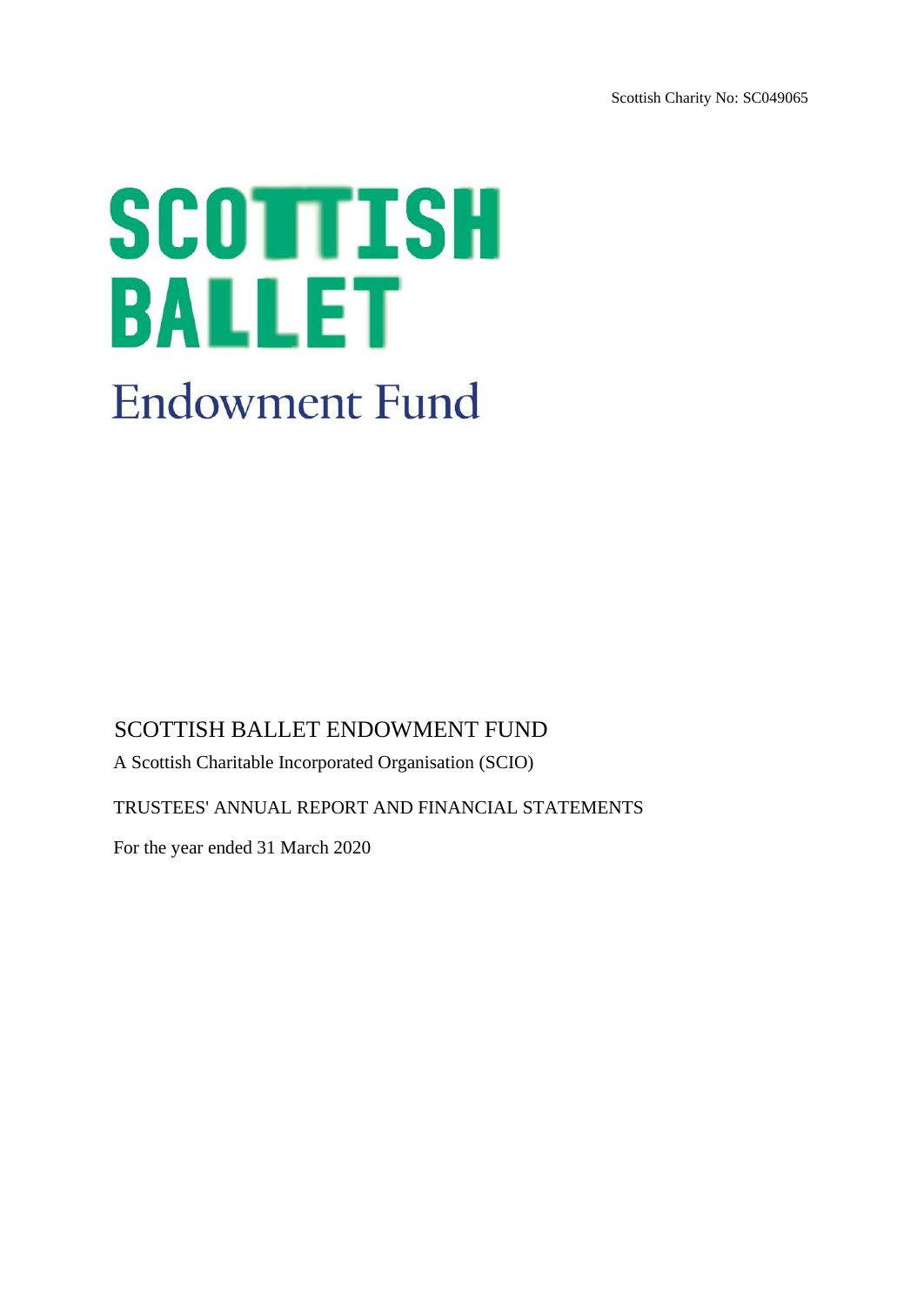# TRUSTEES' ANNUAL REPORT & FINANCIAL STATEMENTS For the year ended 31 March 2020

# **CONTENTS**

| Reference and Administration Information |    |
|------------------------------------------|----|
| Chair's Report                           | 2  |
| <b>Trustees' Annual Report</b>           | 4  |
| Independent Auditor's Report             | 9  |
| <b>Statement of Financial Activities</b> | 12 |
| <b>Balance Sheet</b>                     | 13 |
| <b>Cash Flow Statement</b>               | 14 |
| Notes to the Financial Statements        | 15 |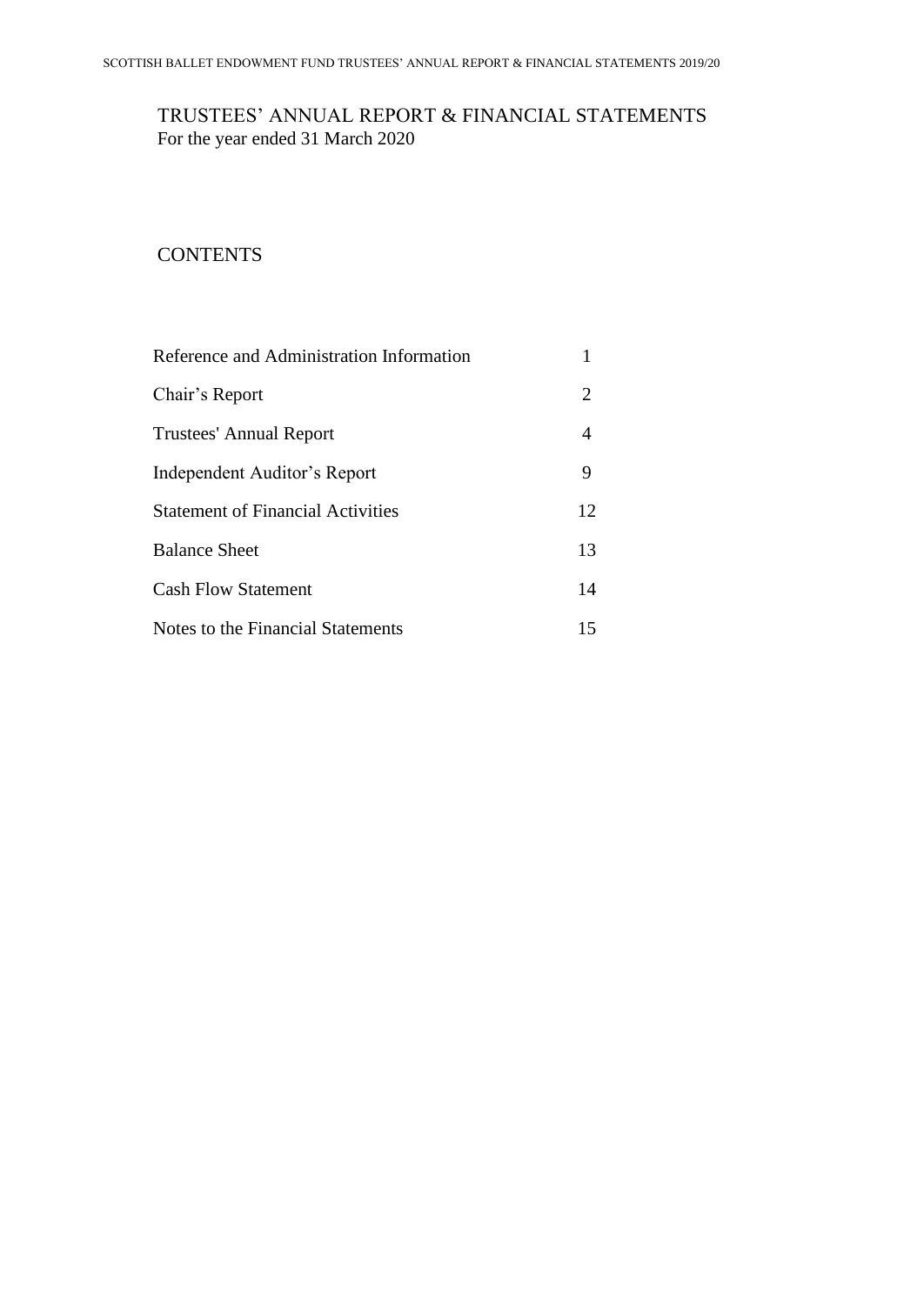# REFERENCE AND ADMINISTRATION INFORMATION

| <b>Scottish Charity No:</b>     | SC049065                                                                                                                      |                                                          |
|---------------------------------|-------------------------------------------------------------------------------------------------------------------------------|----------------------------------------------------------|
| <b>Company Registration No:</b> | CS003854                                                                                                                      |                                                          |
| Website:                        | www.scottishballet.co.uk/support/individual-support/endowment-fund                                                            |                                                          |
| <b>Registered Office:</b>       | c/o Scottish Ballet<br>Tramway<br>25 Albert Drive<br><b>GLASGOW</b><br><b>G41 2PE</b>                                         |                                                          |
| <b>Trustees:</b>                | Fiona E Wollocombe (Chair)<br>Norman L Murray (in his capacity as chair of Scottish Ballet)                                   |                                                          |
|                                 | <b>Richard Rutnagur</b><br>Catherine Simpson                                                                                  | (appointed 25 April 2019)<br>(appointed 11 March 2020)   |
|                                 | Peter Winckles<br>Zoe van Zwanenberg                                                                                          | (resigned 24 October 2019)<br>(resigned 24 October 2019) |
| <b>Solicitors:</b>              | <b>Brodies LLP</b><br>110 Queen Street<br><b>GLASGOW</b><br>Gl 3BX                                                            |                                                          |
| <b>Bankers:</b>                 | The Royal Bank of Scotland<br>Paisley Chief Office<br>1 Moncrieff Street<br><b>PAISLEY</b><br>PA3 2AW                         |                                                          |
| <b>Auditor:</b>                 | Martin Aitken & Co. Ltd.<br><b>Chartered Accountants</b><br>Caledonia House<br>89 Seaward Street<br><b>GLASGOW</b><br>G41 1HJ |                                                          |
| <b>Investment Managers:</b>     | Cazenove Capital<br>18 Charlotte Square<br><b>EDINBURGH</b><br>EH <sub>2</sub> 4DF                                            |                                                          |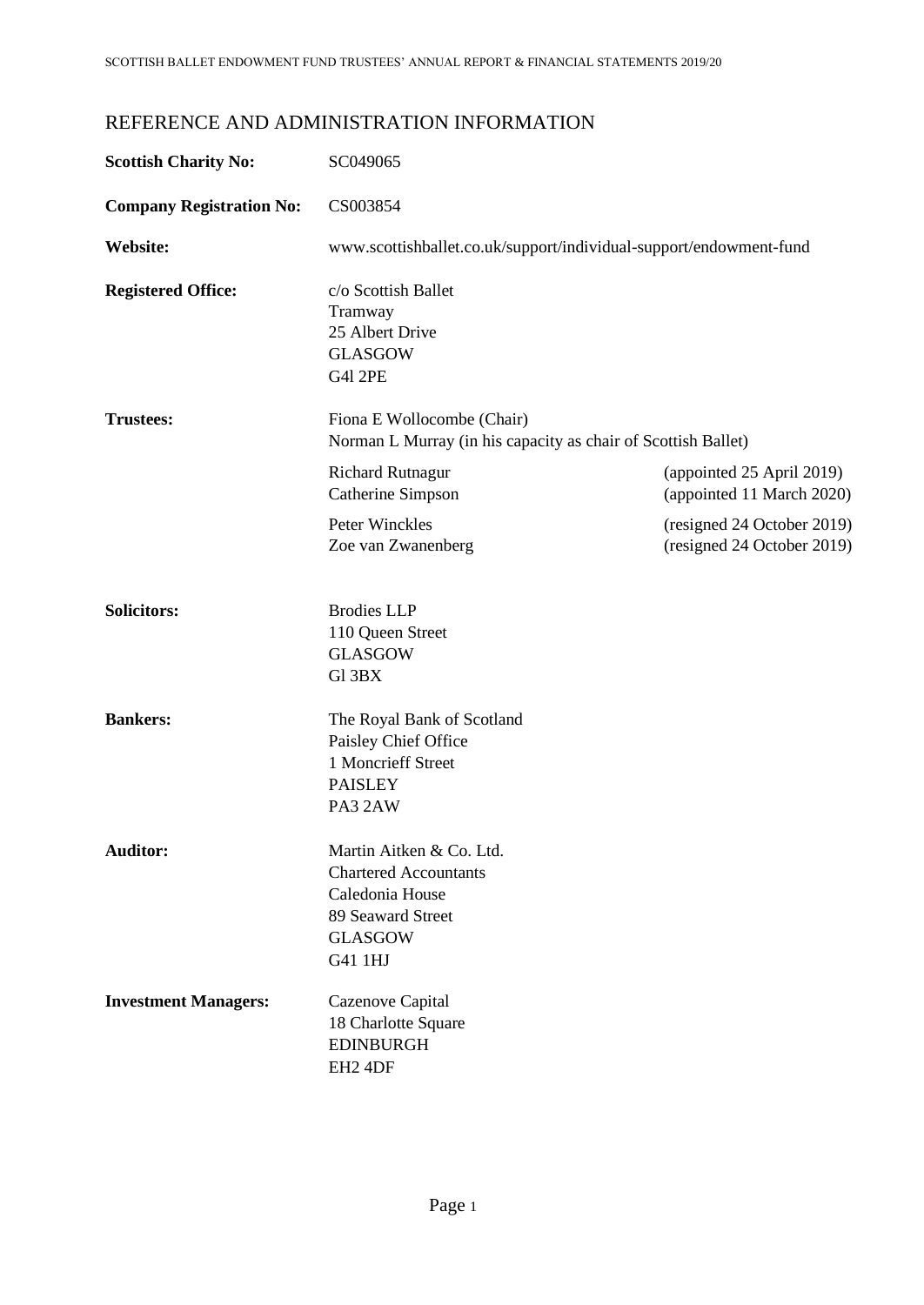# CHAIR'S REPORT

For the year ended 31 March 2020

I was delighted to take over the Chair of the Scottish Ballet Endowment Fund (the Fund) after the AGM in 2019. No one could have predicted the tumultuous year which followed just as we were coming to the end of our first year as a Scottish Charitable Incorporated Organisation (SCIO).

Over the last 3 years, since the launch of the Darrell Bequest Circle and with renewed focus, the Fund has become an important part of the success story of Scottish Ballet. The company celebrated its 50th year in style in 2019 with an incredible array of productions and innovative programmes. This creativity and ability to engage with audiences, even during the lockdown, has shown what strength lies within the company. The company continues to grow its very successful digital offering during this restrictive time for the Arts and has even transformed one of its dance studios into a professional film production facility. It can do so in the knowledge that the financial future of the company has the security of a healthy endowment fund with a growing number of legacy pledges to call upon.

Despite the current difficulties surrounding Covid 19 and its inherent challenges for everyone, I hope that the Fund will continue to increase over the long term.

In addition to investments and cash assets, the fund also has ownership of a cask of Royal Lochnagar whisky, stored at Diageo's bonded warehouse at the Royal Lochnagar Distillery. It was donated to Scottish Ballet by United Distillers in 1994 on the occasion of Scottish Ballet's 25<sup>th</sup> anniversary. Lord Macfarlane of Bearsden, KT, DL, who was at the time Chair of United Distillers and Vice Chair of Scottish Ballet, was instrumental in the whisky being gifted to the company. This cask has a painting on the end of the barrel by the Scottish artist Norman Edgar – a portrait of Aurora from 'The Sleeping Beauty', which Scottish Ballet was performing at the time. The Trustees are still considering the optimum way to monetise the value of the cask following it being aged at 25 years in November 2019.

The fund assets which now comprise the investments managed by Cazenove Capital, the whisky cask and further cash balances are overseen by the Fund's Trustees. The Trustees have put in place the necessary governance and professional advisers to ensure that the Fund is well managed for the long term.

The Trustees have also determined the liquidity of the Fund, formulated the investment policy and monitored investment performance on a regular basis. The administration of the Fund is carried out by Scottish Ballet under a service agreement which includes an annual charge. The Trustees consider that this arrangement is in the best interests of the Fund.

We were delighted to welcome Catherine Simpson as a new Trustee this year who has a wealth of experience which she brings to the Fund and despite our ability to only meet in a virtual world at present she has already made a great impact. She joins Norman Murray, the Chair of Scottish Ballet and a Trustee of the Fund since 2013 whose experience and wisdom is something we all value greatly and Richard Rutnagur, who joined the Fund as a Trustee last year and is a wonderful asset to the Trust.

It is a privilege to be associated with Scottish Ballet and its wealth of talent and the people who work tirelessly for its success. Their resilience and optimism knows no bounds in the current crisis. I would like to thank the legacy team led by Antonia Brownlee, Head of Philanthropy at Scottish Ballet for her continued excellent work in engaging our stakeholders and we look forward to further legacy events when conditions allow.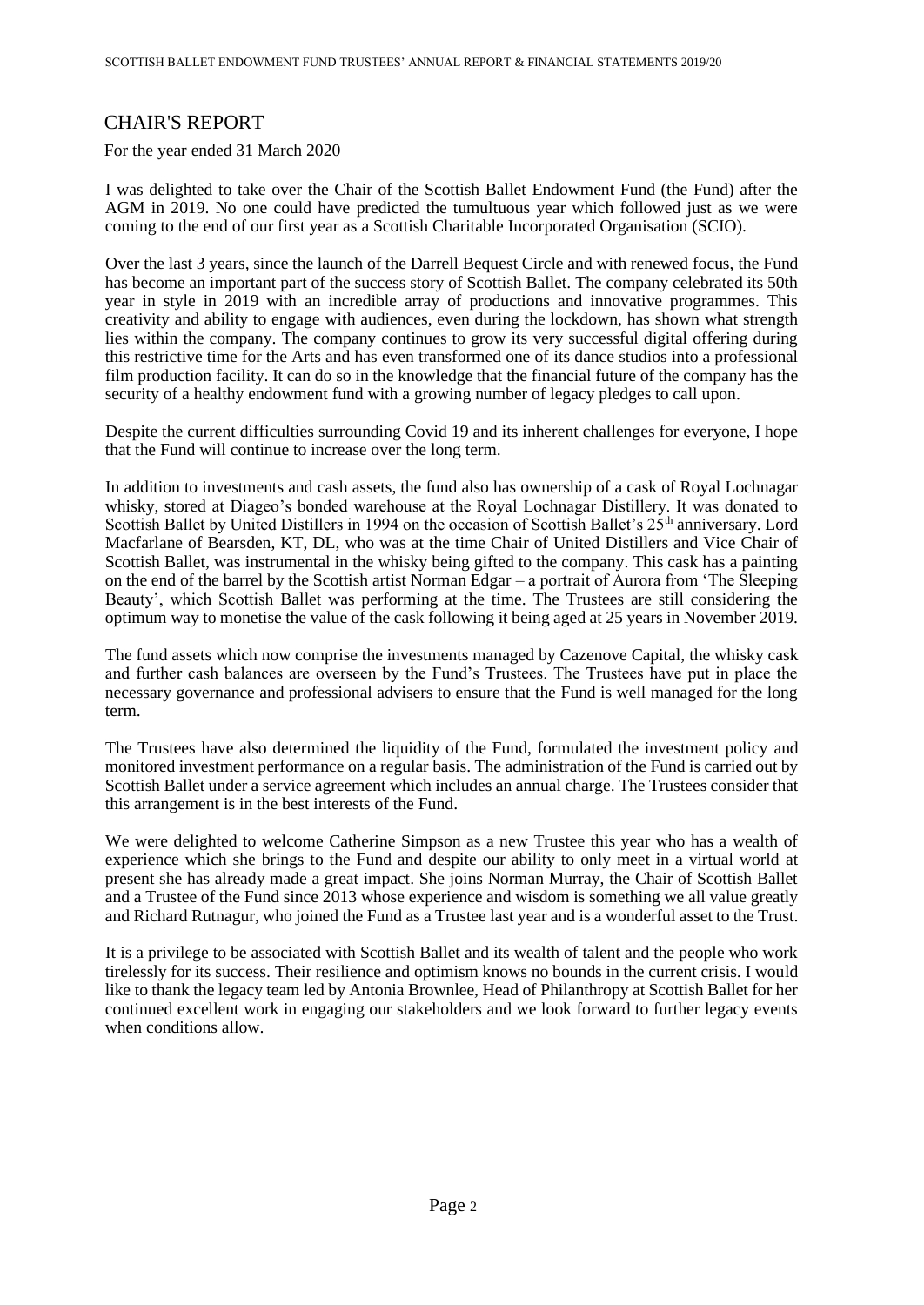# CHAIR'S REPORT (cont'd)

For the year ended 31 March 2020

Finally, and most importantly, I would like to thank those who have left legacies and donations to the Fund, to those who have joined the Darrell Bequest Circle and to the loyal audiences of Scottish Ballet for their warm and generous support and look forward to meeting again when permitted to do so.

the

Fiona E Wollocombe Chair

18 November 2020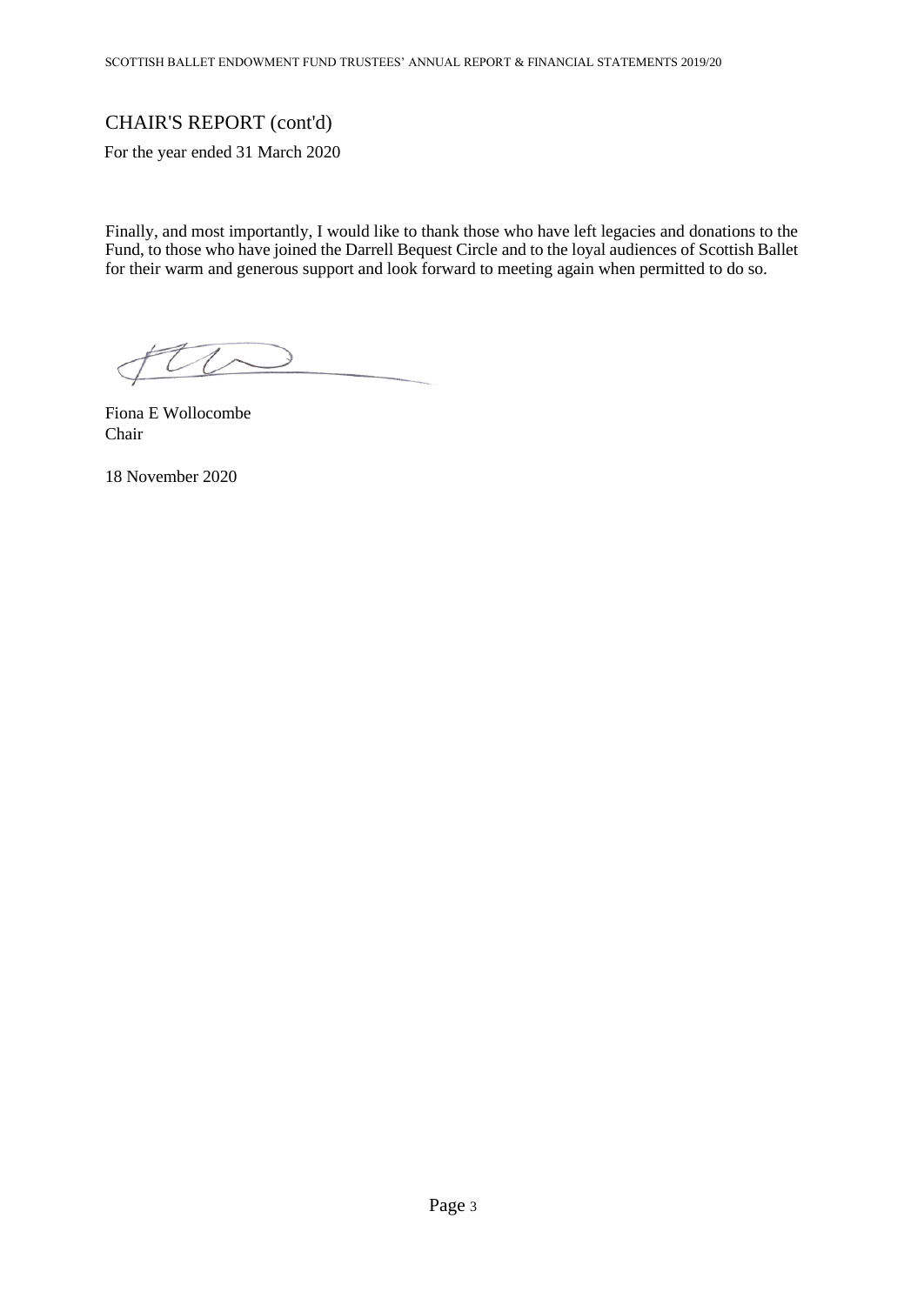# TRUSTEES' ANNUAL REPORT

For the year ended 31 March 2020

The trustees present their report along with the financial statements for the year ended 31 March 2020. The financial statements have been prepared in accordance with the SCIO constitution and the Financial Reporting Standard 102, as issued by the Financial Reporting Council (effective 1 January 2015 and revised 2 September 2019), the Statement of Recommended Practice (SORP) "Accounting and Reporting by Charities preparing their accounts in accordance with the Financial Reporting Standard applicable in the UK and Republic of Ireland (FRS 102)" and the accounting policies set out in note 1 to the accounts.

## **Objectives and Activities**

## **Charitable purposes**

Under the terms of the said constitution the trustees are directed to apply income and capital funds (or such part(s) of such income and capital as the trustees in their absolute discretion shall decide) to or for the following charitable purposes:

(a) for the benefit of Scottish Ballet (a registered Scottish charity, SC008037), in furtherance of its charitable purposes; or

(b) only in the event of Scottish Ballet having ceased to exist, any successor charitable body to Scottish Ballet having objects similar to Scottish Ballet immediately before it ceased to exist (the identification and determination of such body being in the sole discretion of the trustees); or

(c) only in the event of Scottish Ballet having ceased to exist and there being no successor body, for the advancement of the arts, culture, heritage and education ("the ultimate purposes") or to or for such other funds, societies, organisations and schemes or purposes as are charitable and which do not fall within the ultimate purposes but which may reasonably be regarded as similar to any of the ultimate purposes (any one or all of such funds, societies, organisations and schemes being individually and collectively referred to in this deed as "charities") as the Trustees in their sole discretion determine.

all with particular focus on supporting the development of Scottish Ballet as Scotland's national ballet company, and assisting with Scottish Ballet's future projects and programmes undertaken in the promotion of the arts, culture and education, and that in such a manner subject to such conditions, restrictions and limitations and in such shares and proportions whether in Scotland or beyond as the trustees shall in their sole discretion determine.

## **Activities**

The activities of the SCIO comprise of the receipt of donations and legacies, the administration of those funds and the making of grants in order to support Scottish Ballet as set out in the SCIO's purposes.

## **Grant making policy**

The trustees consider on an annual basis all applications for funding and if necessary ad hoc applications outwith. The trustees can make payments from income or capital for the benefit of charitable purposes as detailed above with a view to supporting in particular Scottish Ballet's future projects and programmes.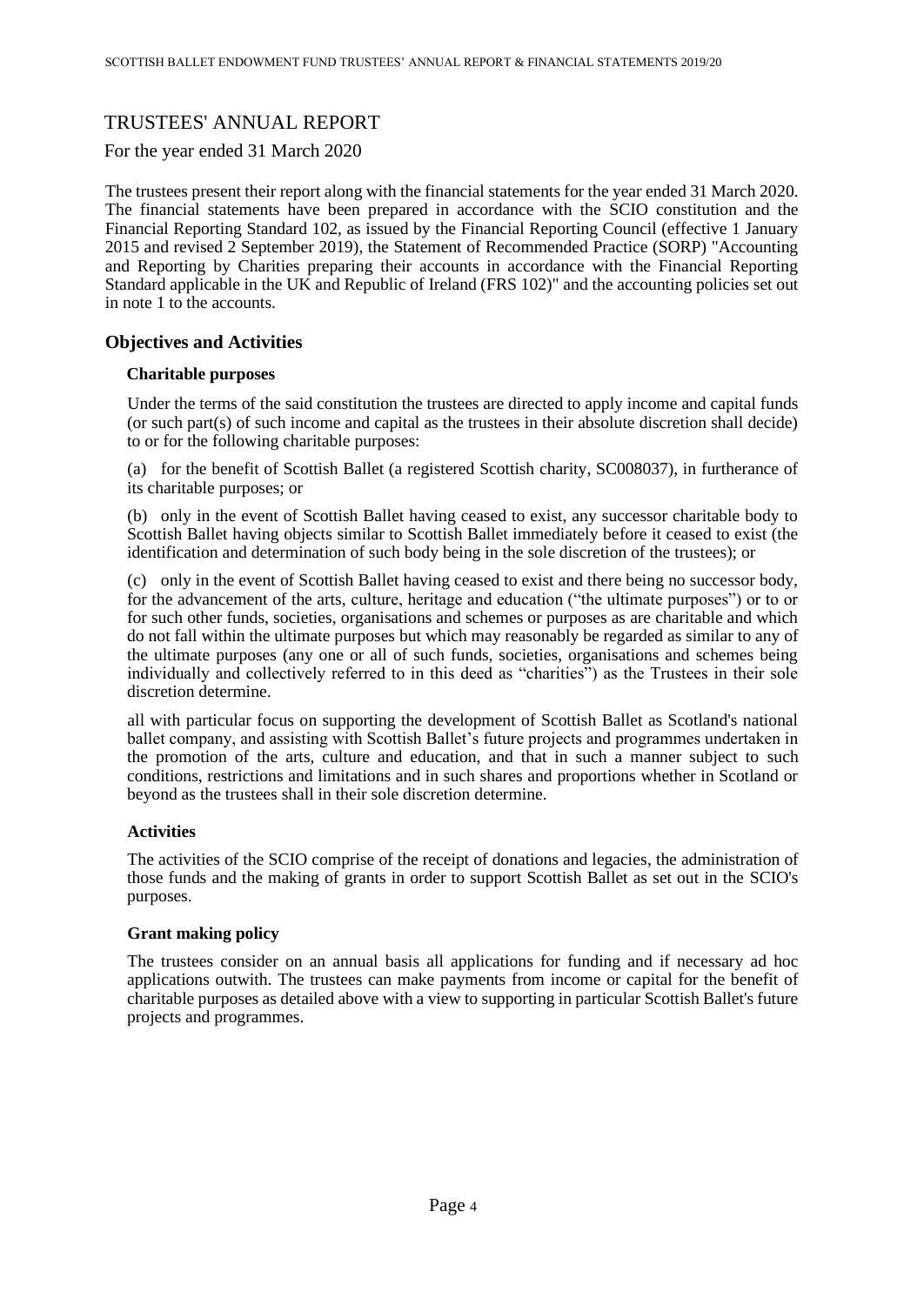For the year ended 31 March 2020

## **Achievements and Performance**

No grants have been made during the year (2019: £nil). The charity is building up resources to increase the overall fund.

Donations and legacies of £91,080 (2019: £567,000) have been received during the year. A breakdown of this is contained in note 3 of the Notes to the Financial Statements.

## **Financial Review**

#### **Plans for Future Periods**

On 1 April 2019, the assets of Scottish Ballet Endowment Fund [\(SC040198\)](https://www.oscr.org.uk/about-charities/search-the-register/charity-details?number=SC040198) were transferred to Scottish Ballet Endowment Fund (Scottish Charitable Incorporated Organisation (SCIO) (SC049065).

In May 2019, £1.3m funds were transferred to Cazenove Capital Management. 90% placed under investment in Cazenove's Charity Multi Asset Fund and £130,000 held in cash on deposit.

As at 31 March 2020 the total reserves of the SCIO were £1,293,904 (2019: £1,312,842). Net income for the year, before net losses on investments, amounted to £85,909 (2019: £559,693). A net loss on investment was recorded at 31 March 2020 of £104,847 (2019: nil), resulting in an overall net expenditure for the year of £18,938 (2019: net income £559,693).

The loss on investments was a direct result of the fall in investment markets in March 2020 due to uncertainty around the Covid-19 pandemic. The value has recovered since the year end to a 10% gain on initial investment, at 18 November 2020.

## **Investment policy**

In August 2018, the trustees appointed Cazenove Capital as investment managers. The investment policy is to look for a balance of income and capital growth with a medium risk profile and medium priority for income generation.

The target of the investment is to achieve an annual growth of  $CPI + 4\%$ . For the year to 31 March 2020, investments fell by 9%, compared to a target growth of 5.5% (1.5% + 4%). The value has recovered since the year end to a 10% gain on initial investment, at 18 November 2020.

The SCIO continues to accumulate funds. Subsequent funds in excess of those required to further support expenses and donations in the foreseeable future may be transferred to Cazenove Capital, to be similarly invested.

#### **Risk management**

The trustees have assessed the risks to which the SCIO is exposed, in particular those related to the operations and finances of the SCIO and are satisfied that systems are in place to mitigate exposure to major risks. The trustees consider variability of investment returns as one of the major risks, and therefore the SCIO will use the services of investment advisers.

## **Principal funding**

The principal funding of the SCIO is currently derived from the legacies and donations received.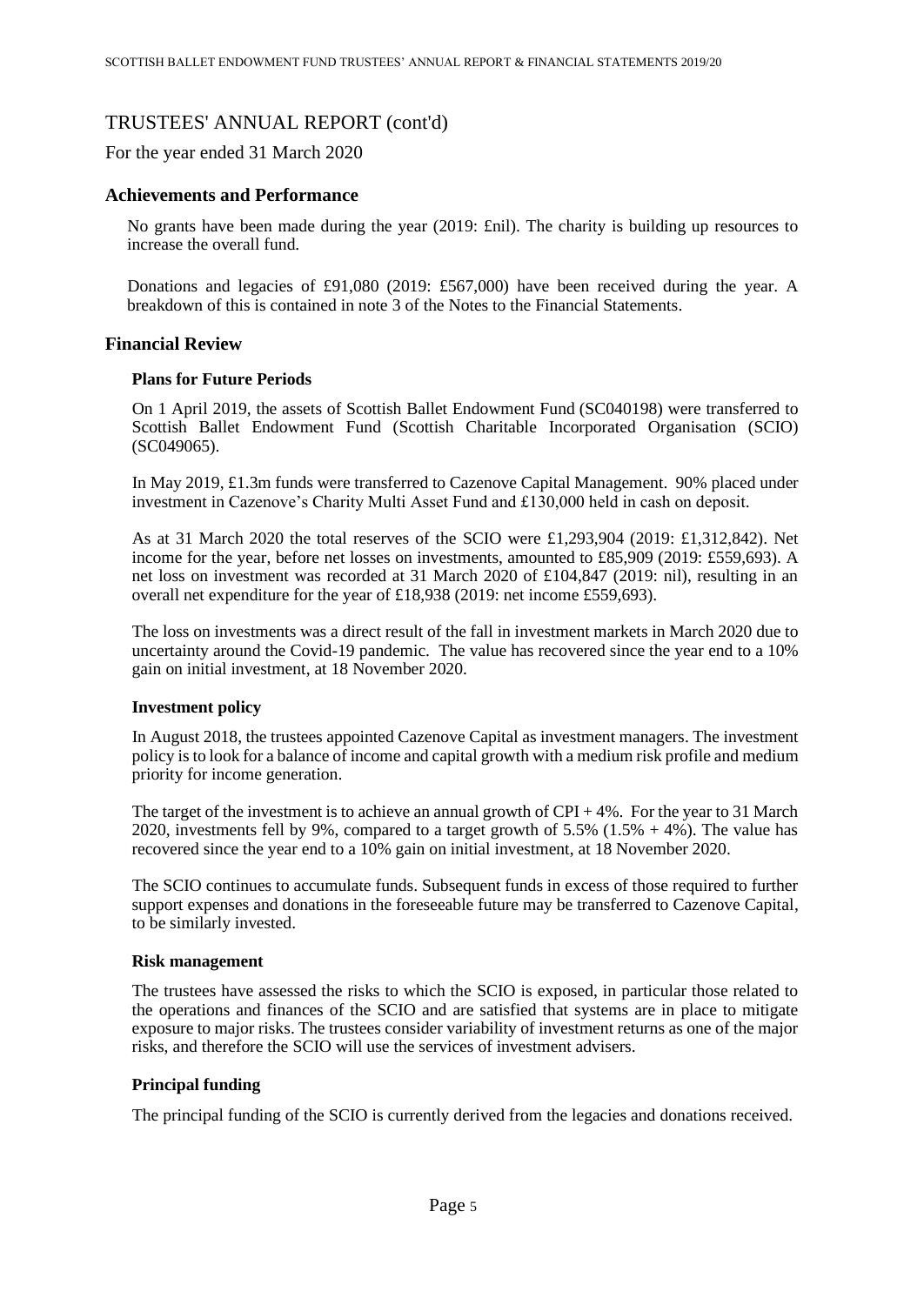For the year ended 31 March 2020

## **Reserves policy**

It is the policy of the SCIO to maintain unrestricted funds at a level sufficient to cover administration costs and grant making anticipated for the forthcoming twelve months.

Unrestricted reserves at 31 March 2020 total £1,293,904 (2019: £1,312,842) and the trustees are happy that there are no going concern risks associated with the SCIO.

## **Structure, Governance and Management**

## **Establishment of the Trust and SCIO**

The Scottish Ballet Endowment Fund [SC040198](https://www.oscr.org.uk/about-charities/search-the-register/charity-details?number=SC040198) was established by Deed of Trust on 9 January 2009 and amended by Minute of Amendment dated 6 December 2016.

The assets and liabilities of Scottish Ballet Endowment Fund, [SC040198](https://www.oscr.org.uk/about-charities/search-the-register/charity-details?number=SC040198) passed to Scottish Ballet Endowment Fund SCIO, [SC049065](https://www.oscr.org.uk/about-charities/search-the-register/charity-details?number=SC049065) on 1 April 2019.

Scottish Ballet Endowment Fund SCIO is independent of Scottish Ballet, with an independent, dedicated board of Trustees.

#### **Trustees meetings and appointment**

All members of the Board of the SCIO are Non-Executive Directors.

One Trustee Director, or other nominee, of Scottish Ballet is automatically appointed to the Board as a trustee, as required under the constitution.

New trustees are appointed in accordance with the constitution of the SCIO and are briefed on the aims, objectives and risk management policies.

The Board of Trustees seek to ensure that its members possess the full range of interests and skills relevant to the objectives of the SCIO. An Executive Recruitment consultancy may be used to identify prospective candidates who meet the criteria and skills required.

New trustees are briefed on their legal obligations under charity law, best practice for governance, the content of the constitution, the decision-making processes, the business plan and the financial performance of the SCIO.

Four meetings of the Scottish Ballet Endowment Fund Board were held throughout 2019/20, with average attendance of 100%.

In accordance with the constitution, the Board has overall responsibility for the management of the resources of the SCIO and ensuring good governance and financial wellbeing. All major policy and financial decisions are approved by the Board.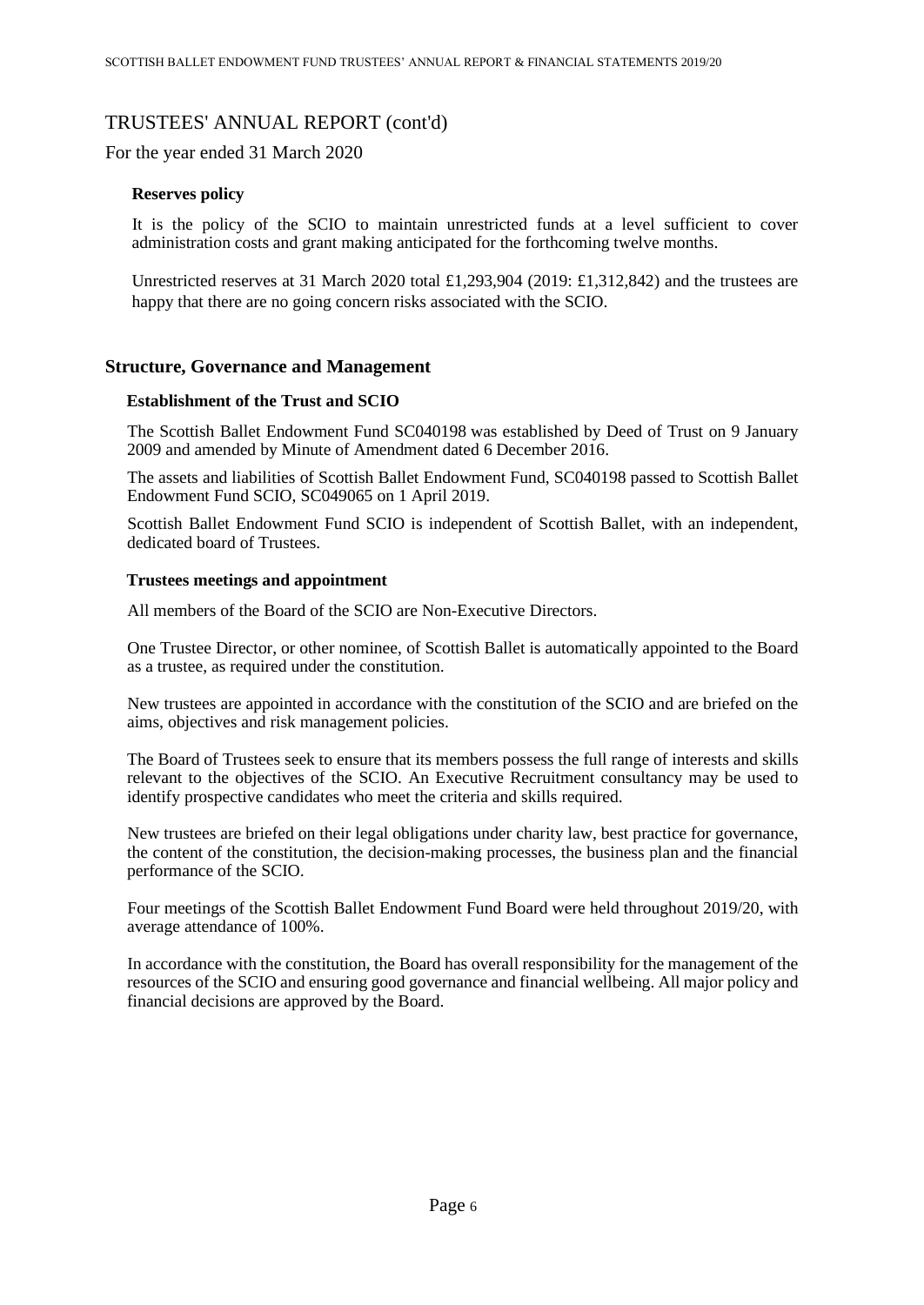For the year ended 31 March 2020

## **Statement of Disclosure of Information to the Auditor**

To the knowledge and belief of each of the persons who are trustees at the time the report is approved:

- So far as the trustees are aware, there is no relevant information of which the SCIO's auditor is unaware, and
- He/she has taken all the steps that he/she ought to have taken as a trustee in order to make himself/ herself aware of any relevant audit information, and to establish that the SCIO's auditor is aware of the information.

## **Auditors**

The trustees will place a resolution before the Board Meeting to re-appoint Martin Aitken & Co. Ltd. for the ensuing year if the financial statements require an audit.

## **Statement of Trustees' responsibilities**

The trustees are responsible for preparing the trustees' annual report and the financial statements in accordance with applicable law and United Kingdom Accounting Standards (United Kingdom Generally Accepted Accounting Practice).

The law applicable to charities in Scotland requires the trustees to prepare financial statements for each financial year which give a true and fair view of the state of affairs of the SCIO and of the incoming resources and application of resources of the SCIO for that period. In preparing these financial statements, the trustees are required to:

- select suitable accounting policies and then apply them consistently;
- observe the methods and principles in the Charities SORP;
- make judgments and estimates that are reasonable and prudent;
- state whether applicable accounting standards have been followed, subject to any material departures disclosed and explained in the financial statements;
- prepare the financial statements on the going concern basis unless it is inappropriate to presume that the SCIO will continue in business.

The trustees are responsible for keeping adequate accounting records that are sufficient to show and explain the SCIO's transactions and disclose with reasonable accuracy at any time the financial position of the SCIO and enable them to ensure that the financial statements comply with the Statement of Recommended Practice (SORP) "Accounting and Reporting by Charities preparing their accounts in accordance with the Financial Reporting Standard applicable in the UK and Ireland (FRS 102)", the Charities and Trustee Investment (Scotland) Act 2005, the Charities Accounts (Scotland) Regulations 2006 (as amended) and the provisions of the SCIO's constitution. They are also responsible for safeguarding the assets of the SCIO and hence for taking reasonable steps for the prevention and detection of fraud and other irregularities.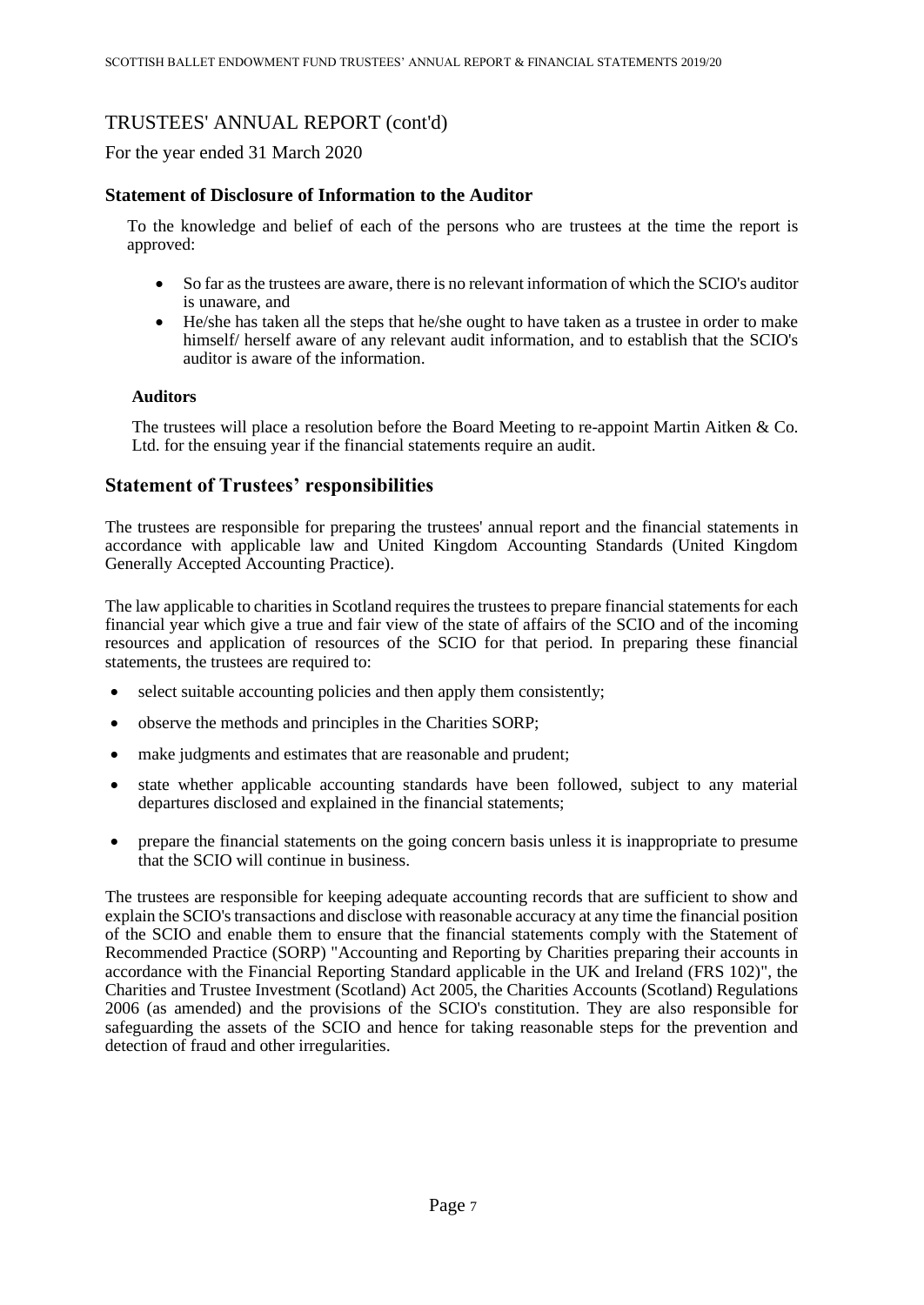For the year ended 31 March 2020

# **Going Concern**

The impact of Covid-19 has affected every aspect of society, not least the world of the arts, and has heightened the levels of uncertainty around planning processes.

The trustees regularly receive and review financial reports and investment performance and analysis, of the assets of the SCIO. The performance of the assets and the potential for and timing of requests for support are regularly reviewed to ensure the trustees are satisfied that the company's resources are adequate to fulfil requests for funding, under its charitable purpose, and any other obligations for the foreseeable future.

The Trustees' Annual Report has been approved by the Board.

Fiona E Wollocombe Chair On behalf of the Board of Trustees

18 November 2020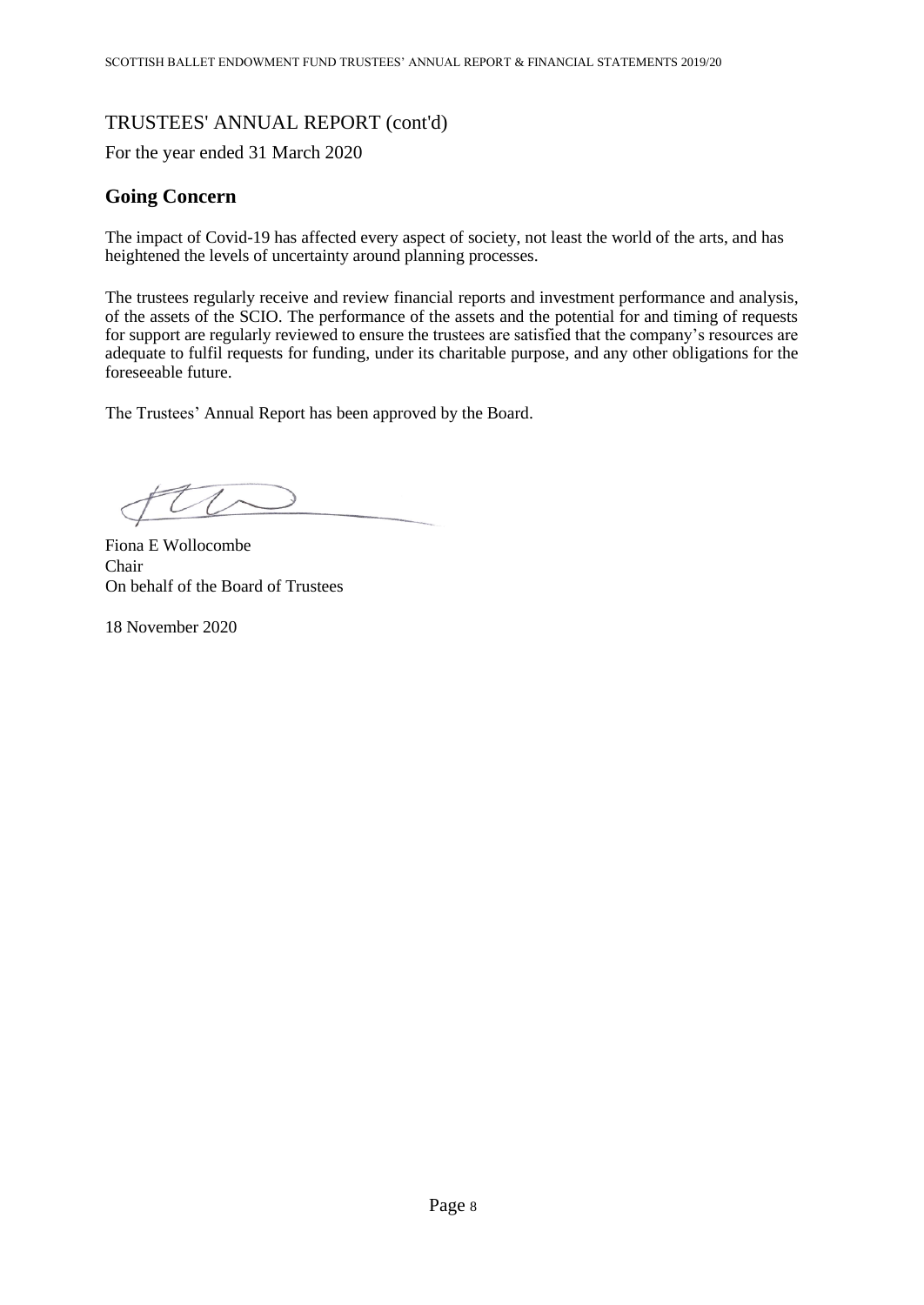# INDEPENDENT AUDITOR'S REPORT TO THE TRUSTEES

For the year ended 31 March 2020

## **Opinion**

We have audited the financial statements of Scottish Ballet Endowment Fund (the 'charity) for the year ended 31 March 2020 which comprise the Statement of Financial Activities, the Balance Sheet, the Cash Flow Statement and notes to the financial statements, including a summary of significant accounting policies. The financial reporting framework that has been applied in their preparation is applicable law and United Kingdom Accounting Standards (United Kingdom Generally Accepted Accounting Practice) including FRS 102 'The Financial Reporting Standard applicable in the UK and Republic of Ireland'. In our opinion the financial statements:

- give a true and fair view of the state of the charity's affairs as at 31 March 2020 and of its income and expenditure for the year then ended;
- have been properly prepared in accordance with United Kingdom Generally Accepted Accounting Practice; and
- have been prepared in accordance with the requirements of the Charities and Trustee Investment (Scotland) Act 2005 and regulation 8 of the Charities Accounts (Scotland) Regulations 2006 (as amended).

## **Basis for opinion**

We conducted our audit in accordance with International Standards on Auditing (UK) (ISAs (UK)) and applicable law. Our responsibilities under those standards are further described in the Auditors responsibilities for the audit of the financial statements section of our report. We are independent of the charity in accordance with the ethical requirements, including the FRC's Ethical Standards that are relevant to our audit of the financial statements in the UK and we have fulfilled our ethical responsibilities in accordance with these requirements. We believe that the audit evidence we have obtained is sufficient and appropriate to provide a basis for our opinion.

## **Conclusions relating to going concern**

We have nothing to report in respect of the following matters in relation to which the ISAs (UK) require us to report to you were:

- the trustees' use of the going concern basis of accounting in the preparation of the financial statements is not appropriate; or
- the trustees have not disclosed in the financial statements any identified material uncertainties that may cast significant doubt about the charity's ability to continue to adopt the going concern basis of accounting for a period of at least twelve months from the date when the financial statements are authorised for issue.

## **Other information**

The trustees are responsible for the other information. The other information comprises the information included in the annual report, other than the financial statements and our Report of the Independent Auditors thereon.

Our opinion on the financial statements does not cover the other information and we do not express any form of assurance conclusion thereon.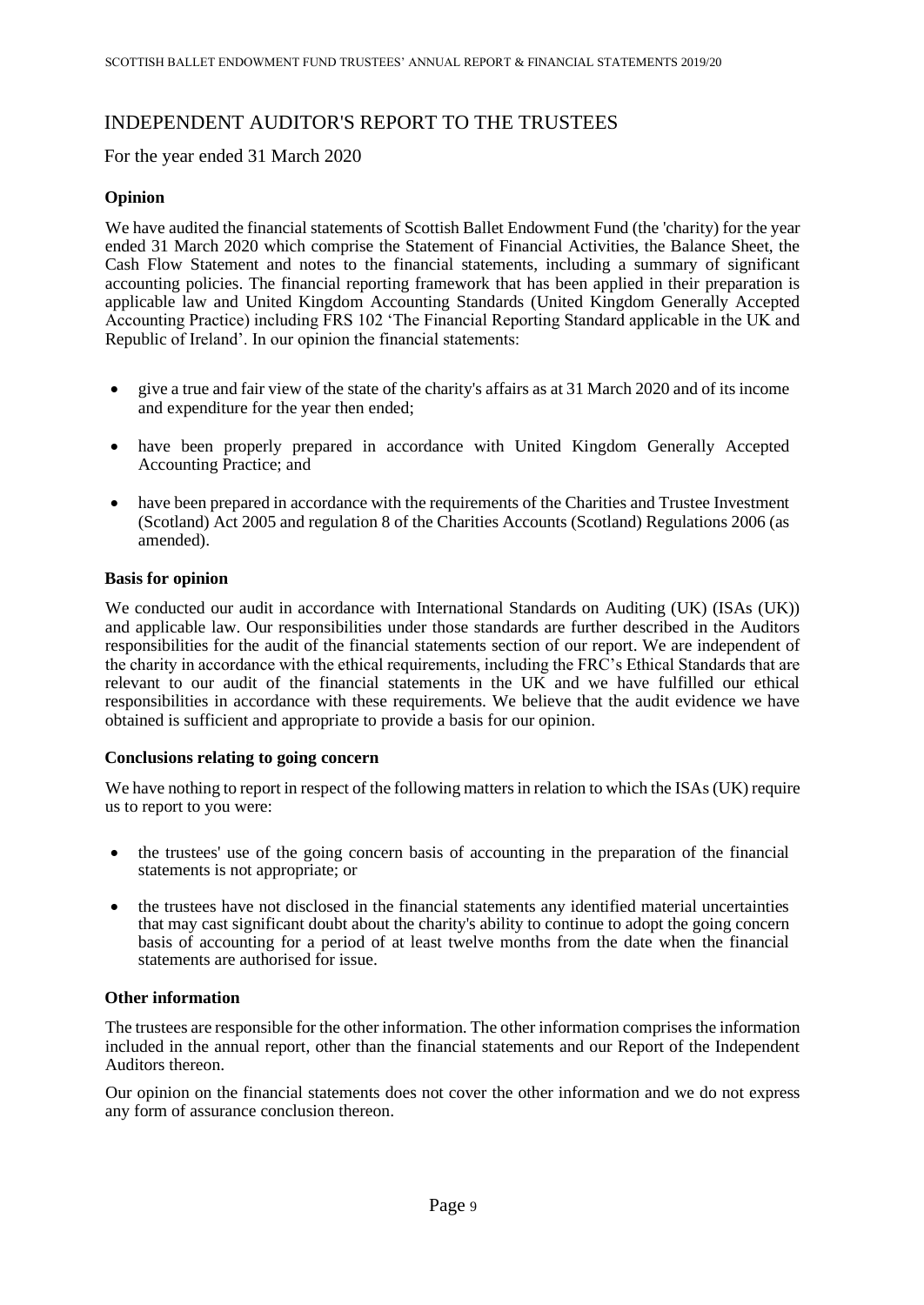# INDEPENDENT AUDITOR'S REPORT TO THE TRUSTEES (cont'd)

For the year ended 31 March 2020

## **Other information (cont'd)**

In connection with our audit of the financial statements, our responsibility is to read the other information and, in doing so, consider whether the other information is materially inconsistent with the financial statements or our knowledge obtained in the audit or otherwise appears to be materially misstated. If, based on the work we have performed, we conclude that there is a material misstatement of this other information, we are required to report that fact. We have nothing to report in this regard.

## **Matters on which we are required to report by exception**

We have nothing to report in respect of the following matters in relation to which the Charities and Trustee Investment (Scotland) Act 2005 and the Charities Accounts (Scotland) Regulations 2006 (as amended) requires us to report to you if, in our opinion:

- The information given in the financial statements is inconsistent in any material respect with the trustees' annual report; or
- Proper accounting records have not been kept; or
- The financial statements are not in agreement with the accounting records and returns; or
- We have not received all the information and explanations we require for our audit.

## **Responsibilities of trustees**

As explained more fully in the Statement of Trustees Responsibilities, the trustees are responsible for the preparation of the financial statements which give a true and fair view, and for such internal control as the trustees determine is necessary to enable the preparation of financial statements that are free from material misstatement, whether due to fraud or error.

In preparing the financial statements, the trustees are responsible for assessing the charity's ability to continue as a going concern, disclosing, as applicable, matters related to going concern and using the going concern basis of accounting unless the trustees either intend to liquidate the charity or to cease operations, or have no realistic alternative but to do so.

## **Our responsibilities for the audit of the financial statements**

We have been appointed as auditor under section  $44(1)(c)$  of the Charities and Trustee Investment (Scotland) Act 2005 and report in accordance with the Act and relevant regulations made or having effect thereafter.

Our objectives are to obtain reasonable assurance about whether the financial statements as a whole are free from material misstatement, whether due to fraud or error, and to issue a Report of the Independent Auditors that includes our opinion. Reasonable assurance is a high level of assurance but is not a guarantee that an audit conducted in accordance with ISAs (UK) will always detect a material misstatement when it exists. Misstatements can arise from fraud or error and are considered material if, individually or in the aggregate, they could reasonably be expected to influence the economic decisions of users taken on the basis of these financial statements.

A further description of our responsibilities for the audit of the financial statements is located on the Financial Reporting Council's website at www.frc.org.uk/auditorsresponsibilities. This description forms part of our Report of the Independent Auditors.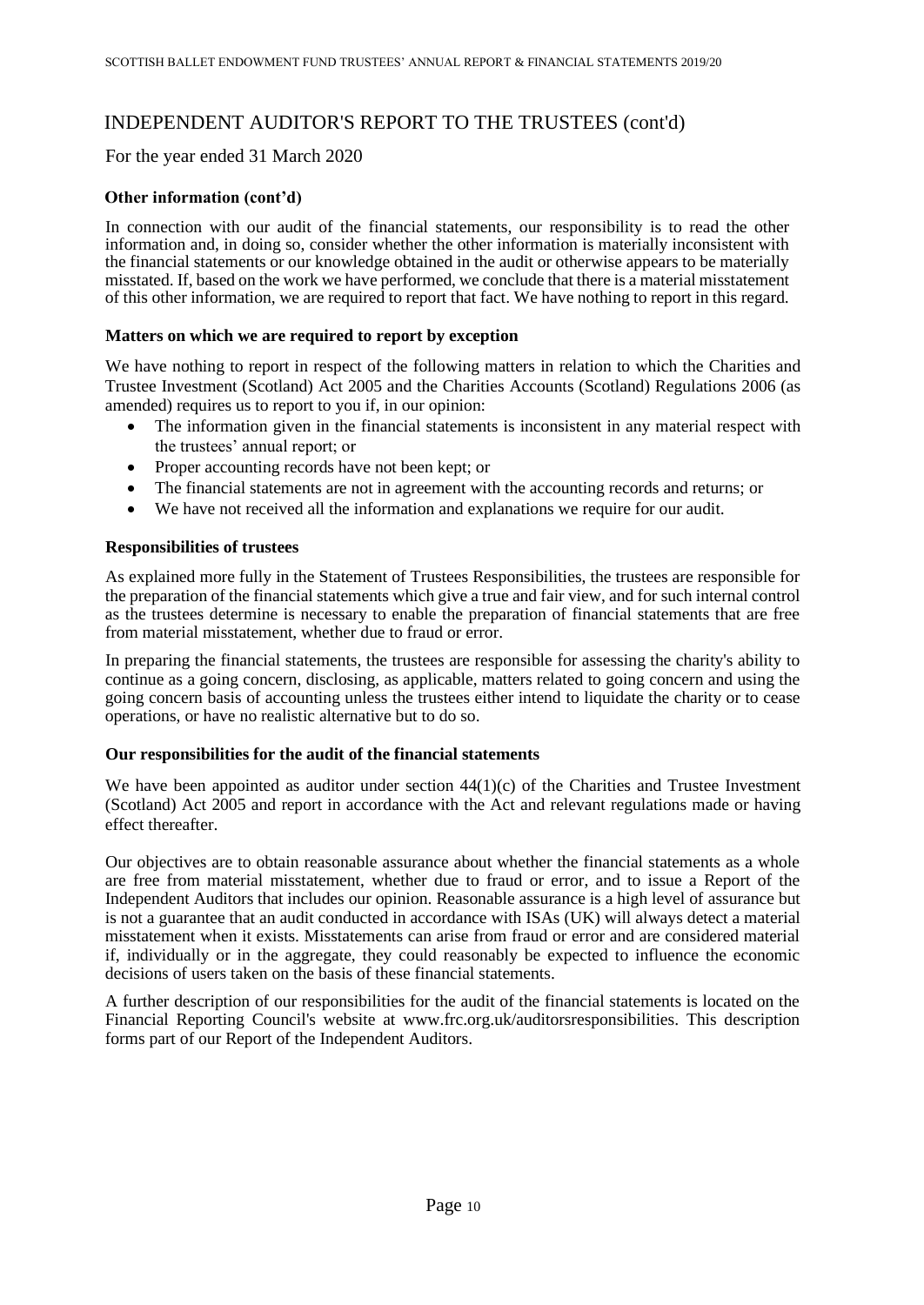# INDEPENDENT AUDITOR'S REPORT TO THE TRUSTEES (cont'd)

For the year ended 31 March 2020

## **Use of our report**

This report is made solely to the charity's trustees, as a body, in accordance with Section 44(1 )(c) of the Charities and Trustee Investment (Scotland) Act 2005 and regulation 10 of the Charities Accounts (Scotland) Regulations 2006. Our audit work has been undertaken so that we might state to the charity's trustees those matters we are required to state to them in an auditors' report and for no other purpose. To the fullest extent permitted by law, we do not accept or assume responsibility to anyone other than the charity and the charity's trustees as a body, for our audit work, for this report, or for the opinions we have formed.

Clear Born 26. Ltd

Martin Aitken & Co Ltd, Caledonia House, 89 Seaward Street, Glasgow G41 1HJ Statutory Auditor Chartered Accountants Eligible to act as auditor in terms of Section 1212 of the Companies Act 2006

18 November 2020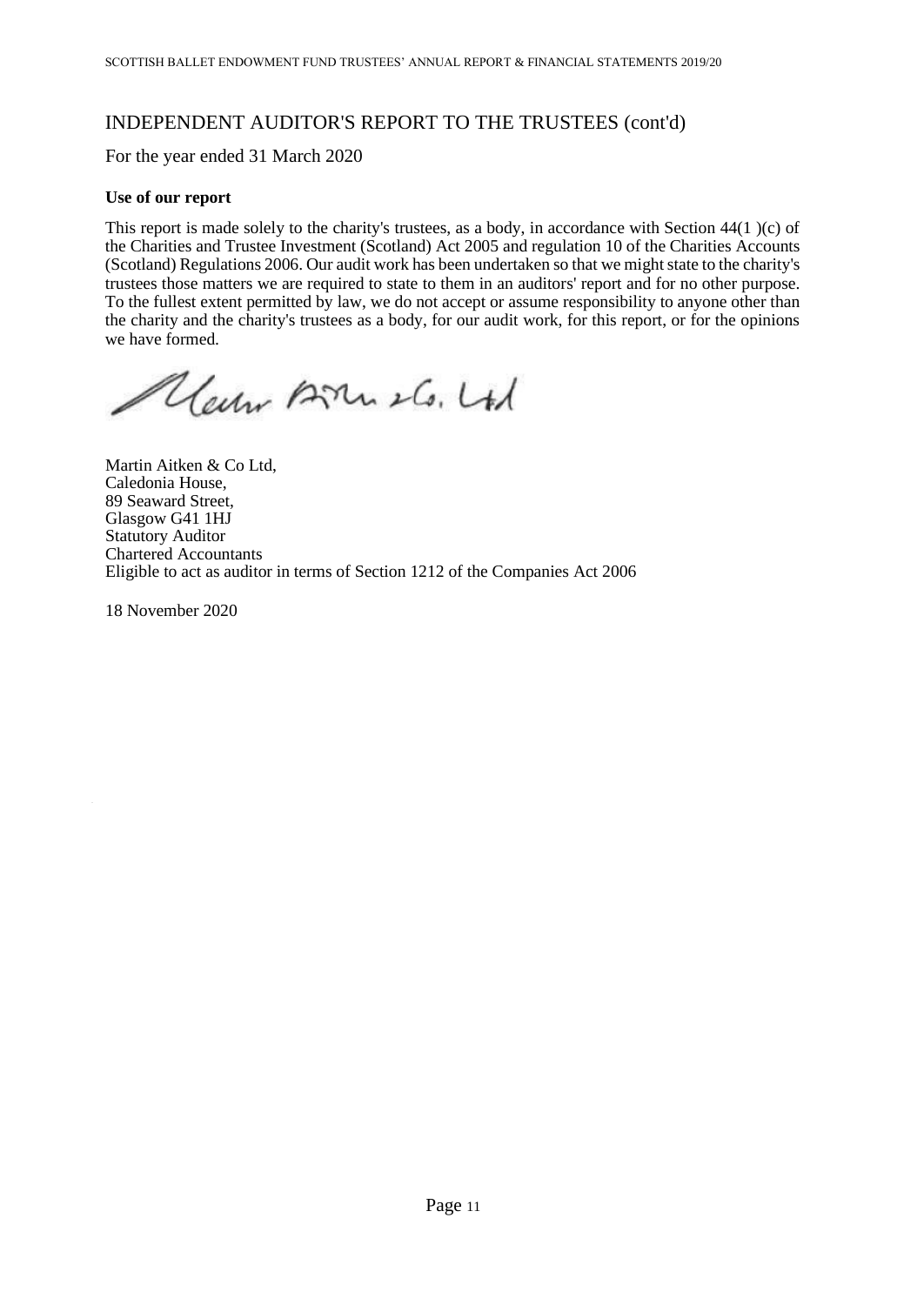# STATEMENT OF FINANCIAL ACTIVITIES (INCLUDING INCOME AND EXPENDITURE ACCOUNT)

# For the year ended 31 March 2020

|                                                                 | <b>Unrestricted</b> |                              |                |                                      |                                      |
|-----------------------------------------------------------------|---------------------|------------------------------|----------------|--------------------------------------|--------------------------------------|
|                                                                 |                     | Capital                      | <b>Revenue</b> | 2020                                 | 2019                                 |
|                                                                 | Note                | Fund<br>$\pmb{\mathfrak{L}}$ | <b>Fund</b>    | <b>Total</b><br>$\pmb{\mathfrak{L}}$ | <b>Total</b><br>$\pmb{\mathfrak{L}}$ |
| Income and from:                                                |                     |                              |                |                                      |                                      |
| Donations & legacies                                            | 3                   | 91,080                       |                | 91,080                               | 567,000                              |
| <b>Investment Interest</b>                                      |                     | 1,359                        |                | 1,359                                | 2,967                                |
|                                                                 |                     | 92,439                       |                | 92,439                               | 569,967                              |
| Expenditure on:                                                 |                     |                              |                |                                      |                                      |
| Charitable activities                                           | $\overline{4}$      | 6,530                        |                | 6,530                                | 10,274                               |
| Total                                                           |                     | 6,530                        |                | 6,530                                | 10,274                               |
| Net income before investments                                   |                     | 85,909                       |                | 85,909                               | 559,693                              |
|                                                                 |                     |                              |                |                                      |                                      |
| Net losses on investments                                       |                     | (104, 847)                   |                | (104, 847)                           |                                      |
| Net income/ (expenditure)                                       |                     | (18,938)                     |                | (18,938)                             | 559,693                              |
| Reconciliation of funds:<br>Total fund balances brought forward |                     | 1,311,972                    | 870            | 1,312,842                            | 753,149                              |
|                                                                 |                     |                              |                |                                      |                                      |
|                                                                 |                     | 1,293,034                    | 870            | 1,293,904                            | 1,312,842                            |
|                                                                 |                     |                              |                |                                      |                                      |

All activities of the SCIO relate to continuing activities.

The notes on pages 15 to 23 form part of these financial statements.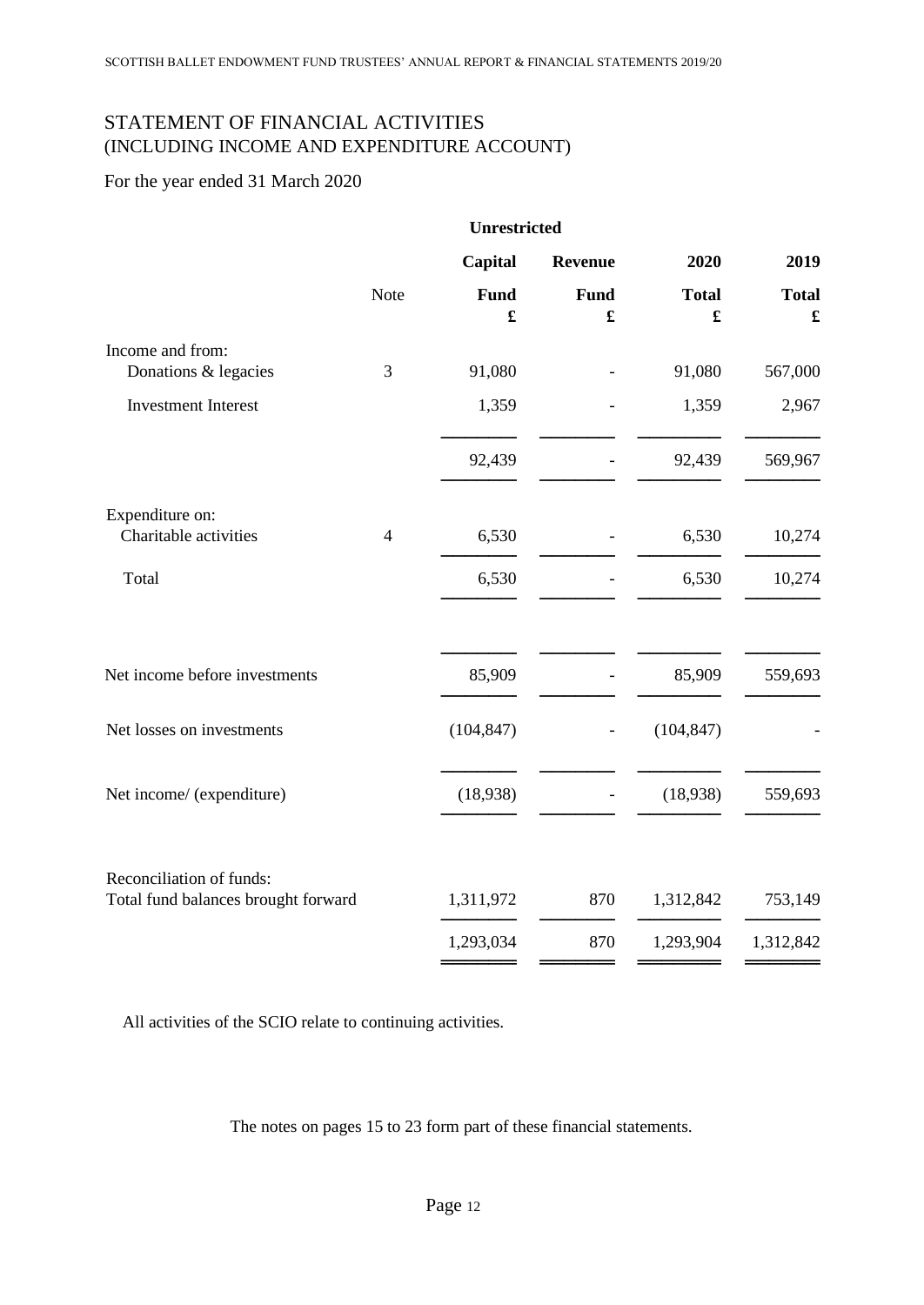# BALANCE SHEET

As at 31 March 2020

|                                                              |                |         | 2020             |           | 2019             |
|--------------------------------------------------------------|----------------|---------|------------------|-----------|------------------|
|                                                              | <b>Note</b>    |         | £                |           | £                |
| FIXED ASSET INVESTMENTS<br>Investments                       | $\overline{7}$ |         | 1,064,235        |           | 10,000           |
|                                                              |                |         |                  |           |                  |
|                                                              |                |         | 1,064,235        |           | 10,000           |
| <b>CURRENT ASSETS</b>                                        |                |         |                  |           |                  |
| Cash at Bank<br>Debtors                                      | 8              | 234,883 |                  | 1,316,599 |                  |
|                                                              |                | 234,883 |                  | 1,316,599 |                  |
| <b>CURRENT LIABILITIES</b><br>Creditors: amounts falling due |                |         |                  |           |                  |
| within one year                                              | 9              | 5,214   |                  | 13,757    |                  |
| Total current liabilities                                    |                | 5,214   |                  | 13,757    |                  |
| NET CURRENT ASSETS                                           |                |         | 229,669          |           | 1,302,842        |
| <b>TOTAL ASSETS</b>                                          |                |         | 1,293,904        |           | 1,312,842        |
| THE FUNDS OF THE SCIO:<br>Unrestricted fund                  | 11             |         |                  |           |                  |
| - Capital fund<br>- Revenue fund                             |                |         | 1,293,034<br>870 |           | 1,311,972<br>870 |
|                                                              |                |         | 1,293,904        |           | 1,312,842        |
|                                                              |                |         |                  |           |                  |

Approved and authorised for issue on behalf of the trustees on 18 November 2020.

Fiona E Wollocombe Trustee

The notes on pages 15 to 23 form part of these financial statements.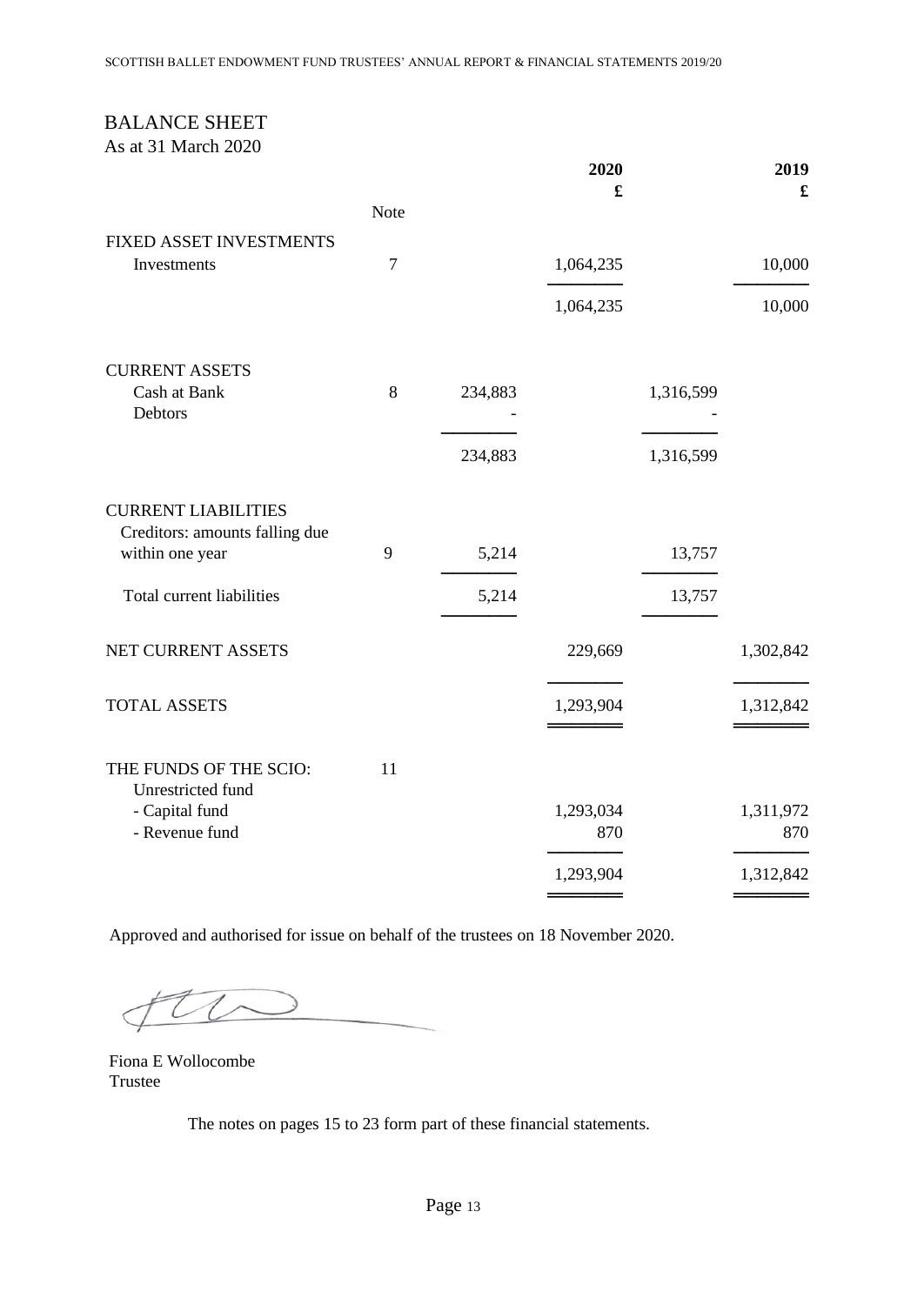# STATEMENT OF CASHFLOW

For the year ended 31 March 2020

|                                                                                                          | <b>Note</b> | 2020<br><b>Total</b><br>£ | 2019<br><b>Total</b><br>£ |
|----------------------------------------------------------------------------------------------------------|-------------|---------------------------|---------------------------|
| Cash generated from operating activities                                                                 | 13          | 76,007                    | 557,282                   |
| <b>Interest Received</b>                                                                                 |             | 1,359                     | 2,967                     |
| Purchase of Investments                                                                                  |             | (1,159,082)               |                           |
| Net cash (decrease) / increase from operating activities                                                 |             | (1,081,716)               | 560,249                   |
| Net (decrease) / increase in cash and cash equivalents<br>Cash and cash equivalents at beginning of year |             | (1,081,716)<br>1,316,599  | 560,249<br>756,350        |
| Cash and cash equivalents at end of year                                                                 |             | 234,883                   | 1,316,599                 |

The notes on pages 15 to 23 form part of these financial statements.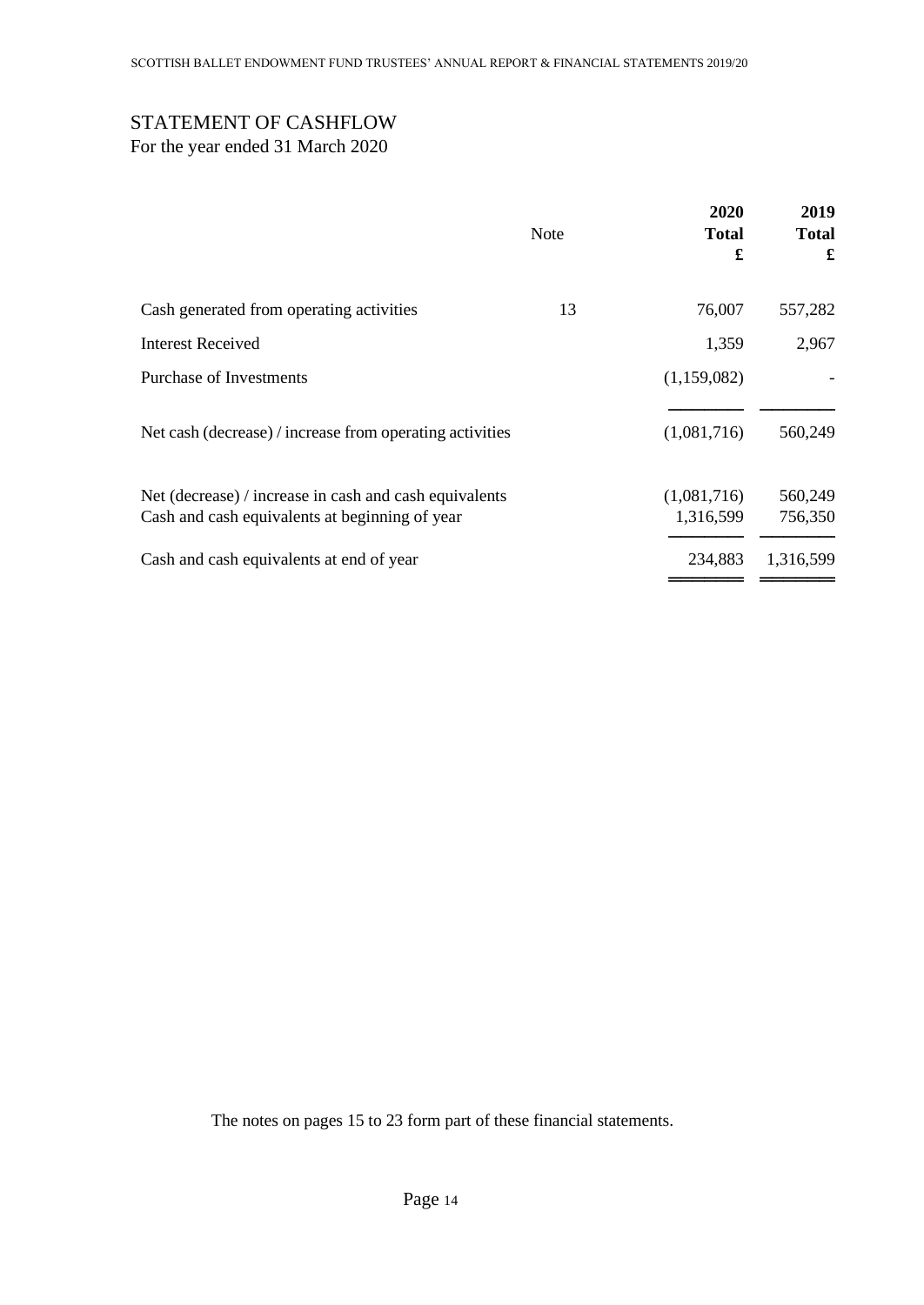# NOTES TO THE FINANCIAL STATEMENTS

For the year ended 31 March 2020

## 1. Accounting Policies

## **Basis of Accounting**

The financial statements have been prepared in accordance with the Financial Reporting Standard 102, as issued by the Financial Reporting Council (2015), the Statement of Recommended Practice (SORP) "Accounting and Reporting by Charities preparing their accounts in accordance with the Financial Reporting Standard applicable in the UK and Republic of Ireland (FRS 102)", Update Bulletin 1 to the SORP published February 2016, the Charities and Trustee Investment (Scotland) Act 2005 and the Charities Accounts (Scotland) Regulations 2006 (as amended). They are prepared on the historical cost basis, except for investments which have been included at fair value.

The SCIO meets the definition of a public benefit entity under FRS102. Assets and liabilities are initially recognised at historical cost or transaction value unless otherwise stated in the relevant accounting policy.

These financial statements are presented in pounds sterling (GBP) as that is the currency in which the SCIO's transactions are denominated.

The preparation of financial statements requires the use of certain critical accounting estimates. It also requires trustees to exercise their judgement in the process of applying the accounting policies. Use of available information and application of judgement are inherent in the formation of estimates. Actual outcomes in the future could differ from such estimates.

The areas involving a higher degree of judgement or complexity, or areas where assumptions and estimates are significant to the financial statements are disclosed below.

## **Going Concern**

The assets and liabilities of Scottish Ballet Endowment Fund SCIO, [SC049065](https://www.oscr.org.uk/about-charities/search-the-register/charity-details?number=SC049065) were passed from Scottish Ballet Endowment Fund, [SC040198](https://www.oscr.org.uk/about-charities/search-the-register/charity-details?number=SC040198) on 1 April 2019.

The trustees are of the opinion that the newly formed SCIO can continue to meet the obligations of the Fund as they fall due for the foreseeable future. The impact of the Covid-19 pandemic has been thoroughly considered in the future planning processes and the company have responded by further scrutinising income, cost and cashflow expectations accordingly.

The reserves are sufficient to cover expenditure for the forthcoming year and beyond. On this basis, the Trustees consider it appropriate to prepare the financial statements on a going concern basis.

#### **Recognition and allocation of income**

Income is recognised when the SCIO has legal entitlement to the funds, the receipt is probable, and the amount can be measured reliably.

## **Investment Income**

Investment income is recognised when the right to receipt is established and is measured at fair value, generally the transaction value.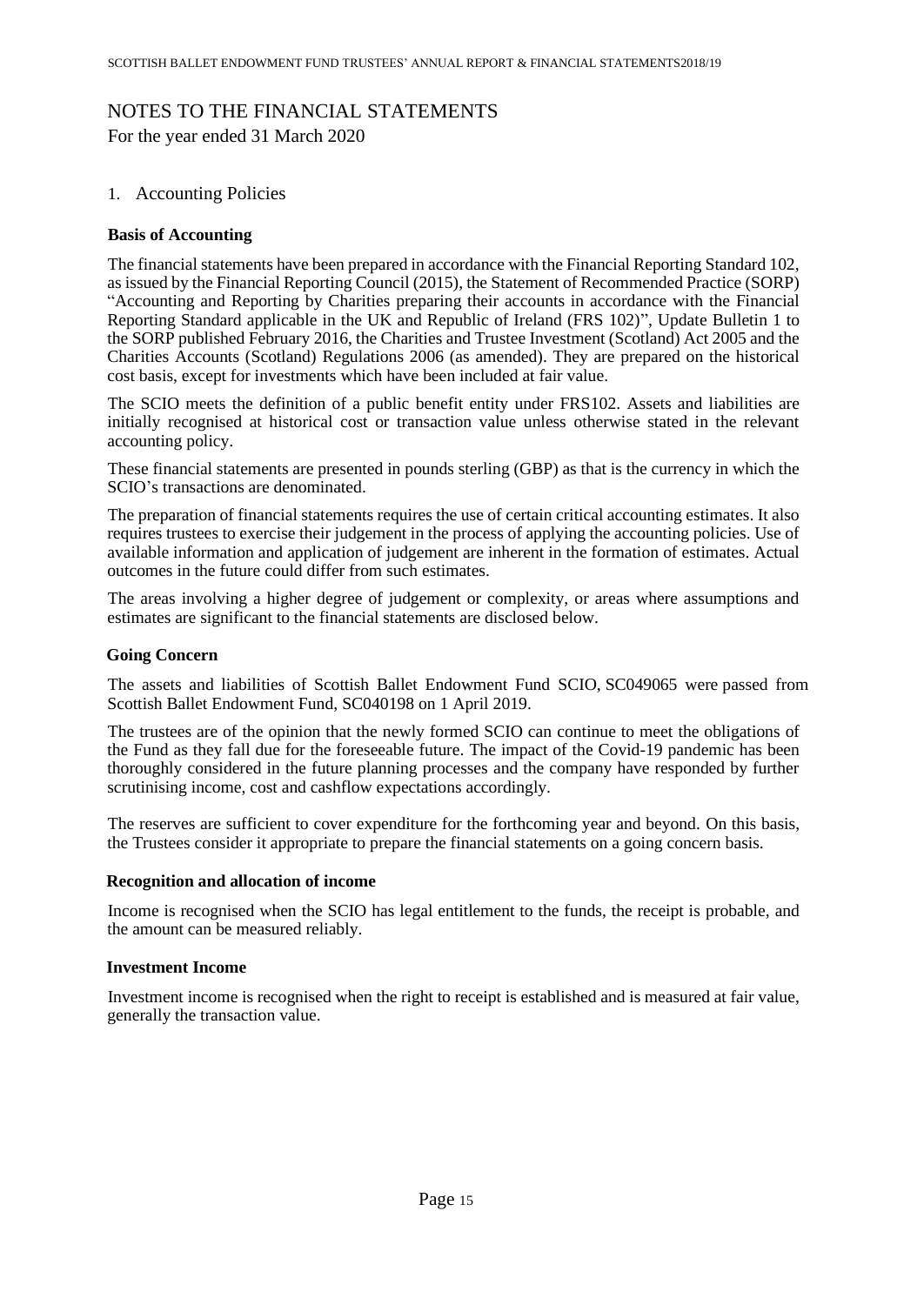For the year ended 31 March 2020

## **Recognition and allocation of expenditure**

Expenditure is recognised when the SCIO has entered into a legal or constructive obligation and related where practicable to the operating activities of the SCIO. Where possible, expenditure is attributed directly to the function to which it relates.

Raising funds comprises those costs which are associated with the generation of income from sources other than from undertaking charitable activities and includes investment management fees and property maintenance costs.

Charitable expenditure comprises those costs incurred by the SCIO associated with providing donations. This includes the direct costs and support costs relating to this activity. They are charged to the Statement of Financial Activities when the application is approved, and a valid expectation is created with the recipient that they will be paid.

Governance costs include those costs associated with meeting the constitutional and statutory requirements of the SCIO and include costs linked to the strategic management of the SCIO.

Support costs consist of the legal and SCIO fees associated with the management of the SCIO and are allocated to activities on the basis of time spent by the SCIO administrators on each fund.

#### **Funds**

Unrestricted funds are those funds that may be used at the discretion of the trustees in furtherance of the objects of the charity. The trustees maintain an unrestricted fund for this charity which is split between capital and revenue.

The capital fund represents donations received and any investments made. The revenue fund collects the income from funds held and bank interest. The administration fees and any anticipated donations are expected to be made from a combination of these two funds.

## **Investments**

Other Investments are measured at fair value. Realised gains and losses (representing the difference between sales proceeds and fair value at the previous financial year end or purchase cost if acquired during the financial year) and unrealised gains and losses (representing the movement in fair value of investments over the financial year or from their date of purchase if acquired during the financial year) are recognised in the Statement of Financial Activities.

## **Cash and cash equivalents**

Cash and cash equivalents consist of cash on hand and balances with banks and are measured at amortised cost.

## **Creditors**

Creditors are obligations to pay for goods or services that have been acquired. They are recognised at the undiscounted amount owed to the supplier, which is normally the invoice price.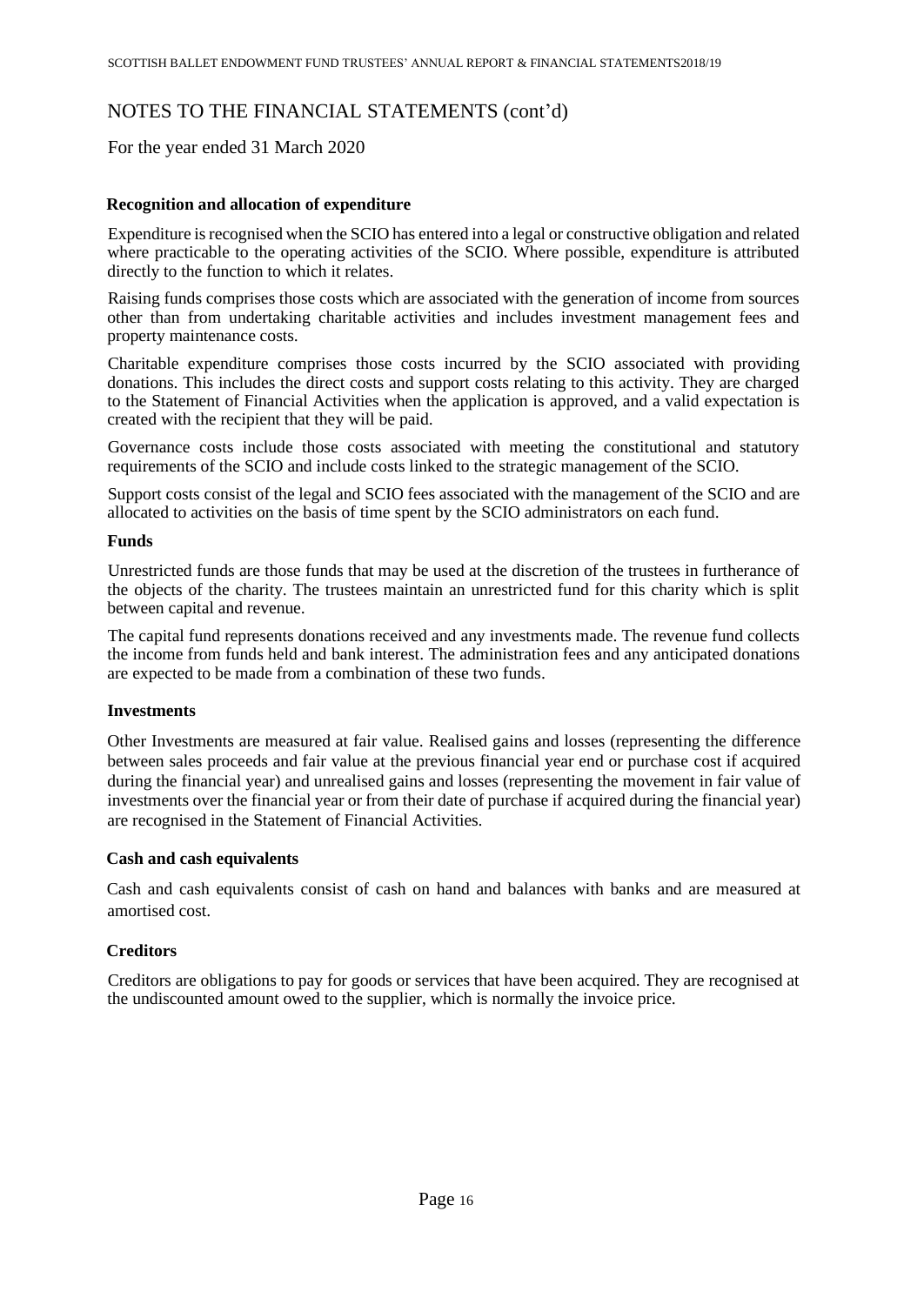For the year ended 31 March 2020

## **Financial assets and financial liabilities**

The SCIO only enters into basic financial instruments transactions that result in the recognition of financial assets and liabilities like trade and other accounts receivable and payable.

Debt instruments like other accounts receivable and payable are initially measured at present value of the future payments and subsequently at amortised cost using the effective interest method. Debt instruments that are payable or receivable within one year, typically trade debtors and trade creditors, are measured, initially and subsequently, at the undiscounted amount of cash or other consideration expected to be paid or received.

Financial assets measured at cost and amortised cost are assessed at the end of each reporting period for evidence of impairment and if found, an impairment loss is recognised in the Statement of Financial Activities.

# **VAT**

The SCIO is not registered for VAT and accordingly expenditure includes VAT where appropriate.

## **Taxation**

The SCIO is a charity and is recognised as such by H M Revenue and Customs for taxation purposes. As a result, there is no liability to taxation on any of its income.

## **Information and key sources of estimation uncertainty**

In the application of the SCIO's accounting policies, the trustees are required to make estimates and assumptions about the carrying amounts of assets and liabilities that are not readily apparent from other sources. The estimates and associated assumptions are based on historical experience and other factors that are considered to be relevant. Actual results may differ from these estimates. The estimates and underlying assumptions are reviewed on an ongoing basis.

## **Judgements**

The charity considers on an annual basis the judgements that are made by management when applying its significant accounting policies that would have the most significant effect on amounts that are recognised in the financial statements. The trustees consider there are no significant judgements within the year.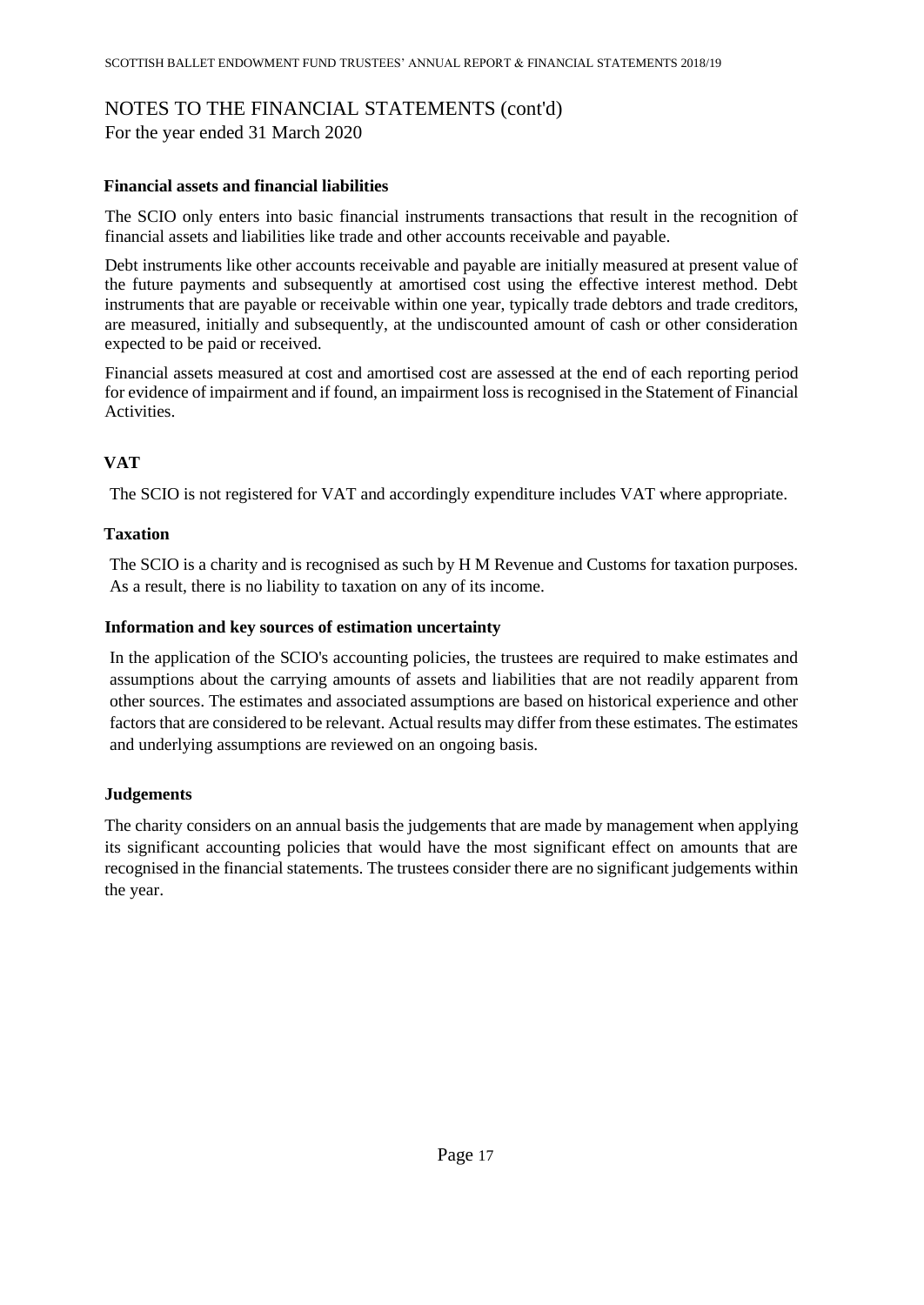For the year ended 31 March 2020

2. Comparative Statement of Financial Activities

|                           | <b>Unrestricted</b> |                  |                   |  |
|---------------------------|---------------------|------------------|-------------------|--|
|                           | Capital             | <b>Revenue</b>   |                   |  |
|                           | <b>Fund</b><br>£    | <b>Fund</b><br>£ | <b>Total</b><br>£ |  |
| Income from:              |                     |                  |                   |  |
| Donations & legacies      | 565,000             | 2,000            | 567,000           |  |
| Investments               |                     | 2,967            | 2,967             |  |
|                           | 565,000             | 4,967            | 569,967           |  |
| Expenditure on:           |                     |                  |                   |  |
| Charitable activities     | 5,137               | 5,137            | 10,274            |  |
| Total                     | 5,137               | 5,137            | 10,274            |  |
| Net income/ (expenditure) | 559,863             | (170)            | 559,693           |  |
|                           |                     |                  |                   |  |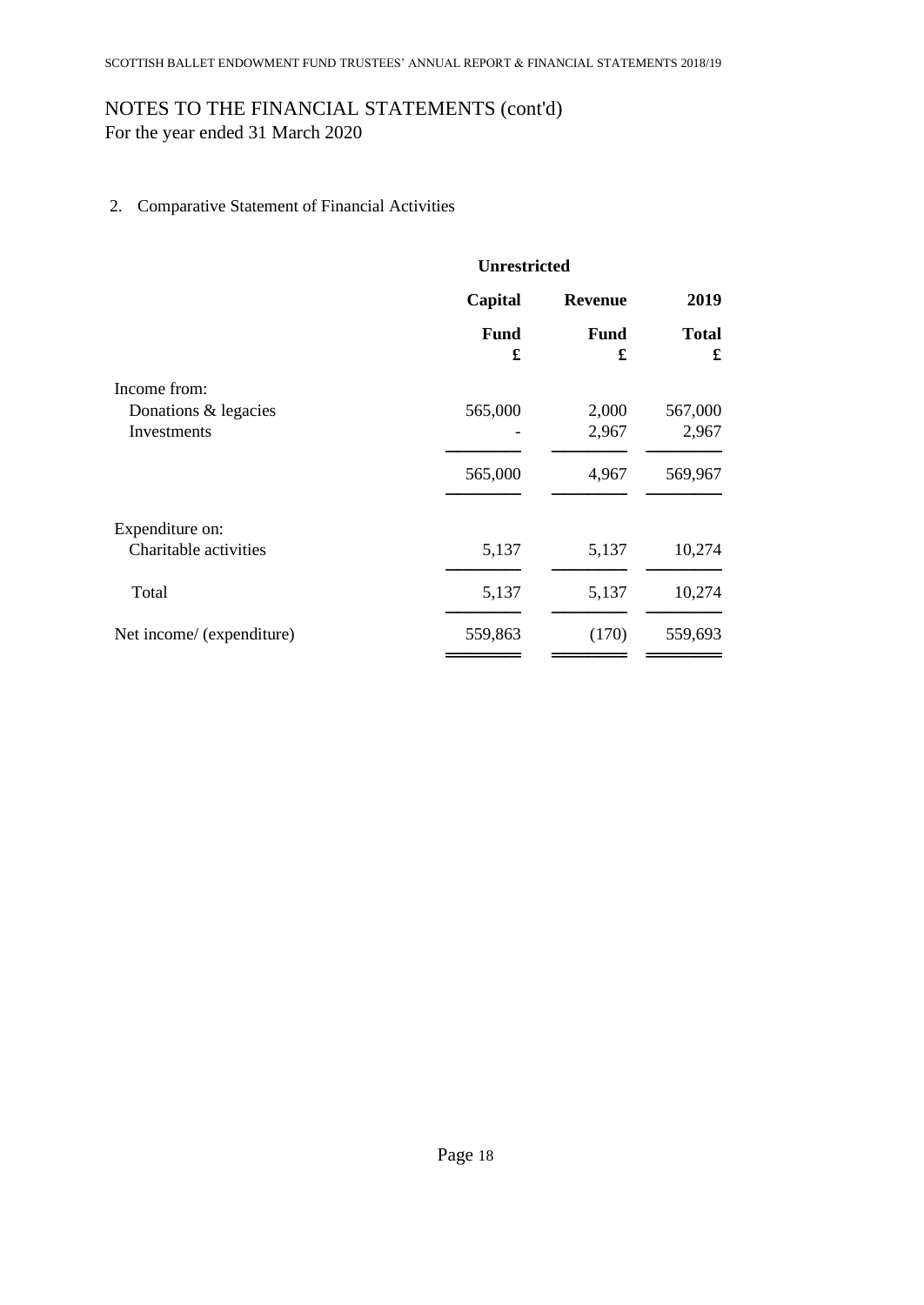For the year ended 31 March 2020

# 3. Donations and legacies

|                                 | Capital     | <b>Revenue</b> | 2020         | 2019         |
|---------------------------------|-------------|----------------|--------------|--------------|
|                                 | <b>Fund</b> | <b>Fund</b>    | <b>Total</b> | <b>Total</b> |
|                                 | £           | £              | £            | £            |
| John Lloyd Estate               |             |                |              | 5,000        |
| P Bain Estate                   |             |                |              | 50,000       |
| Anonymous                       |             |                |              | 2,000        |
| Whisky Cask & Painting Donation |             |                |              | 10,000       |
| <b>Scottish Ballet Donation</b> |             |                |              | 500,000      |
| <b>JB</b> Munro donation        | 3,000       |                | 3,000        |              |
| F Mell Estate                   | 5,548       |                | 5,548        |              |
| <b>MAC Mailer Estate</b>        | 1,000       |                | 1,000        |              |
| P Bain Estate                   | 14,941      |                | 14,941       |              |
| <b>EA Clark Estate</b>          | 200         |                | 200          |              |
| SI Hogarth Estate               | 20,000      |                | 20,000       |              |
| M Harper Estate                 | 46,391      |                | 46,391       |              |
|                                 | 91,080      |                | 91,080       | 567,000      |
|                                 |             |                |              |              |

## 4. Charitable Activities

|                           | Capital     | <b>Revenue</b>           | 2020         | 2019         |
|---------------------------|-------------|--------------------------|--------------|--------------|
|                           | <b>Fund</b> | <b>Fund</b>              | <b>Total</b> | <b>Total</b> |
|                           | £           | £                        | £            | £            |
| Grant making activity:    |             |                          |              |              |
| Support costs (note 5)    | 2,630       | $\overline{\phantom{a}}$ | 2,630        | 6,674        |
| Governance costs (note 6) | 3,900       |                          | 3,900        | 3,600        |
|                           | 6,530       |                          | 6,530        | 10,274       |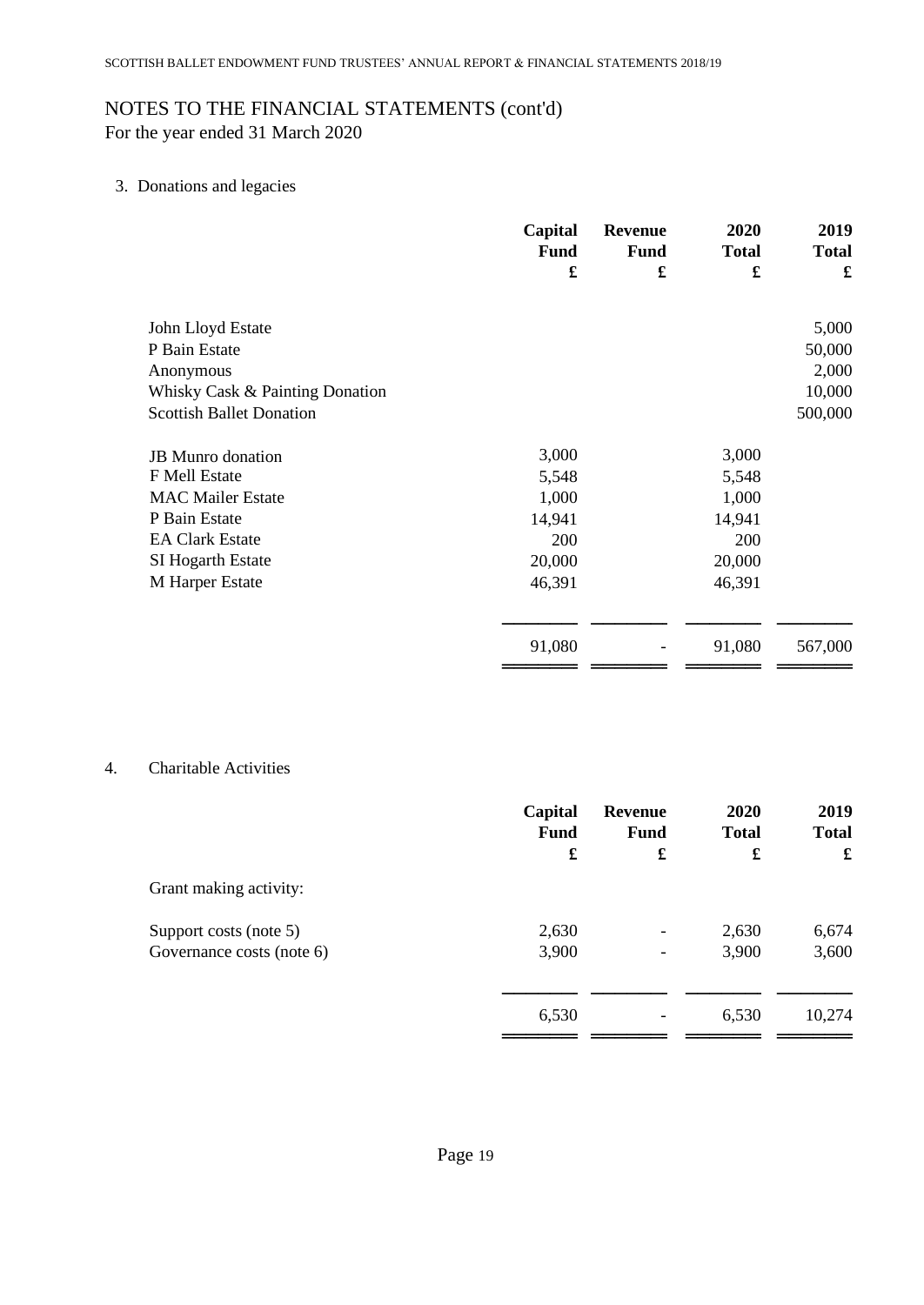For the year ended 31 March 2020

5. Support Costs

|                                   | Capital<br><b>Fund</b> | <b>Revenue</b><br><b>Fund</b> | 2020<br><b>Total</b> | 2019<br><b>Total</b> |
|-----------------------------------|------------------------|-------------------------------|----------------------|----------------------|
|                                   | £                      | £                             | £                    | £                    |
| Management and administration     |                        |                               |                      |                      |
| Legal fees                        |                        |                               |                      | 6,600                |
| <b>Investment Management Fees</b> | 2,558                  | -                             | 2,558                |                      |
| Bank charges                      | 72                     |                               | 72                   | 74                   |
|                                   | 2,630                  |                               | 2,630                | 6,674                |

There were no employees in the year to 31 March 2020 (2019: nil).

## 6. Governance Costs

| 2020<br>£ | 2019<br>£ |
|-----------|-----------|
|           |           |
| 3,900     | 3,600     |
| 3,900     | 3,600     |
|           |           |

7. Fixed Asset Investments

#### Investments

|                       | 2020       | 2019   |
|-----------------------|------------|--------|
| <b>Market Value</b>   | £          | £      |
| At 31 March 2019      | 10,000     |        |
| <b>Additions</b>      | 1,159,082  | 10,000 |
| Disposals             |            |        |
| Revaluations          | (104, 847) |        |
| At 31 March 2020      | 1,064,235  | 10,000 |
| <b>Net Book Value</b> |            |        |
| At 31 March 2020      | 1,064,235  | 10,000 |
| At 31 March 2019      | 10,000     | 10,000 |
|                       |            |        |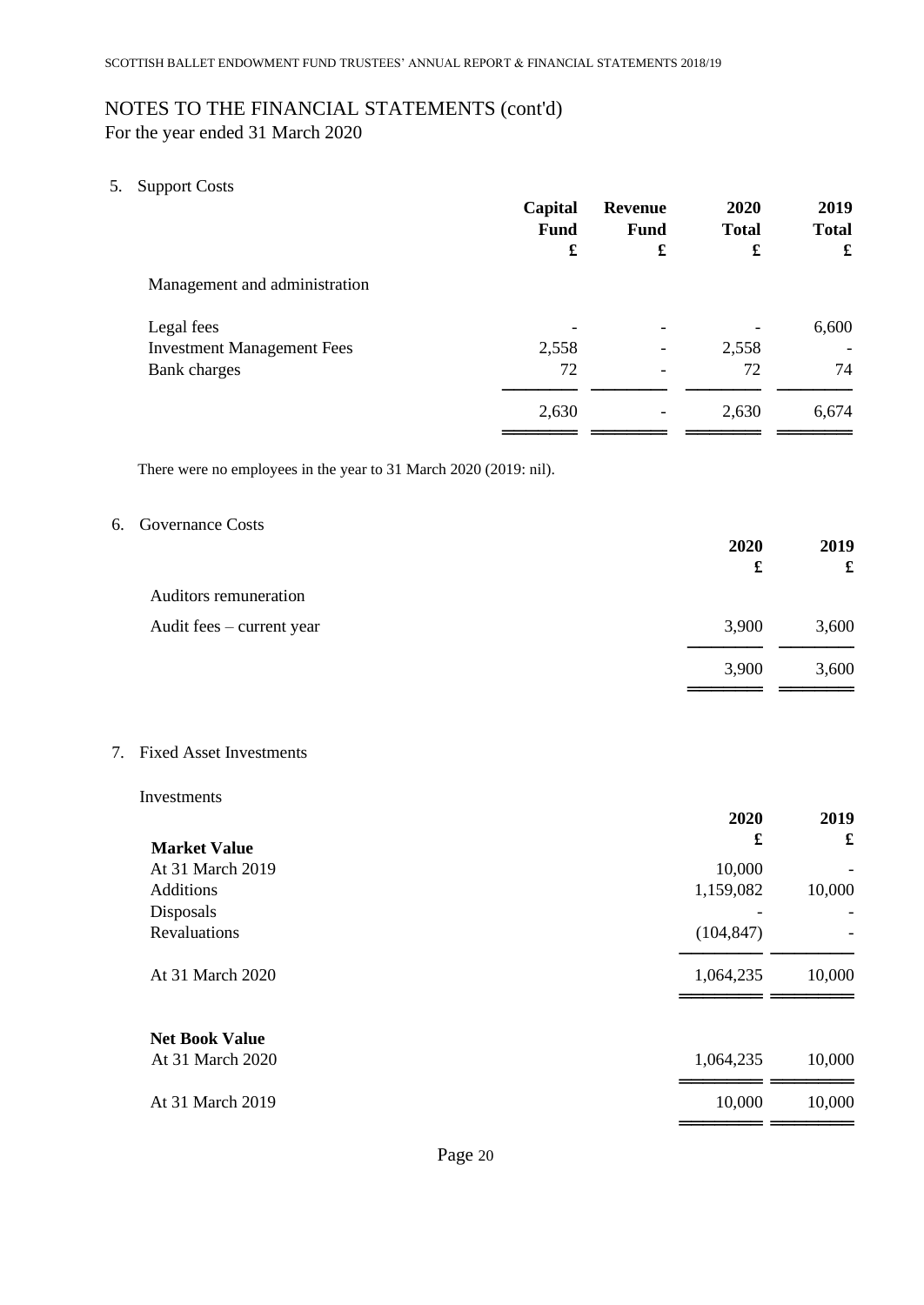For the year ended 31 March 2020

8. Cash Held

| £                                                                                                                                                  | £                               |
|----------------------------------------------------------------------------------------------------------------------------------------------------|---------------------------------|
| Cash held at bank - RBS<br>94,457<br>Cash held at bank - Cazenove<br>140,426                                                                       | 1,316,599                       |
| 234,883                                                                                                                                            | 1,316,599                       |
| Creditors - Amounts Falling Due Within One Year<br>9.                                                                                              |                                 |
| 2020<br>£                                                                                                                                          | 2019<br>$\pmb{\mathfrak{L}}$    |
| Accruals<br>5,214<br><b>Other Creditors</b>                                                                                                        | 10,206<br>3,551                 |
| 5,214                                                                                                                                              | 13,757                          |
| 10. Financial Assets and Liabilities                                                                                                               |                                 |
| 2020<br>£                                                                                                                                          | 2019<br>$\pmb{\mathfrak{L}}$    |
| Financial assets at amortised cost<br>234,883<br>Financial assets at fair value<br>1,064,235<br>Financial liabilities at amortised cost<br>(5,214) | 1,316,599<br>10,000<br>(13,757) |
| 1,293,904                                                                                                                                          | 1,312,842                       |

Financial assets at amortised cost comprise of accrued income and cash at bank.

Financial assets at fair value comprise of other investments which are measured at market value at the year end.

Financial liabilities comprise of trade creditors and accruals.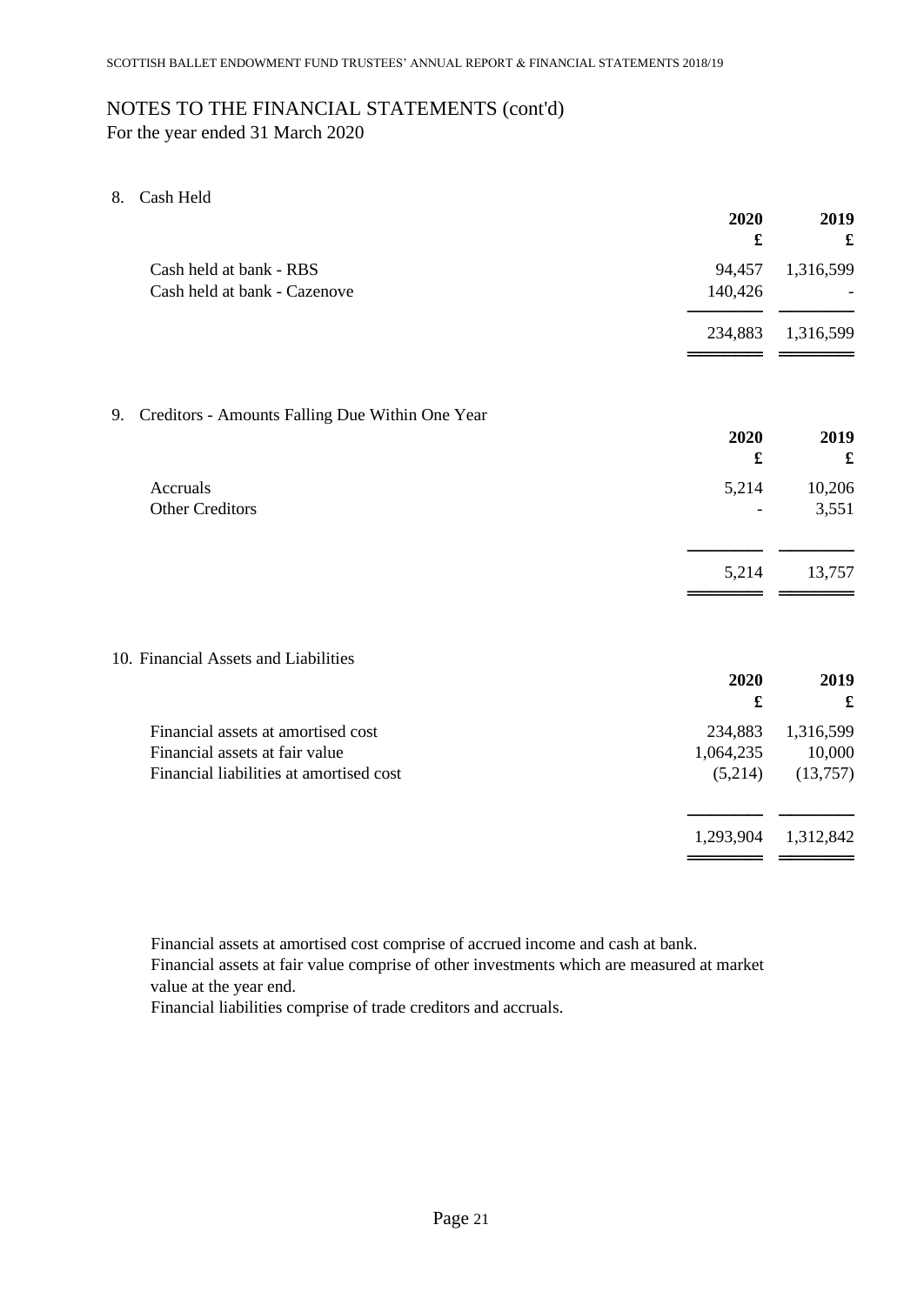For the year ended 31 March 2020

11. Analysis of Net Assets Between Funds

| <b>Fund</b>      | <b>Revenue</b><br>Fund<br>£ | <b>Total</b>                    | 2019<br><b>Total</b><br>$\pmb{\mathfrak{L}}$ |
|------------------|-----------------------------|---------------------------------|----------------------------------------------|
|                  |                             |                                 |                                              |
| 1,293,034        | 870                         | 1,293,904                       | 1,312,842                                    |
| 1,293,034        | 870                         | 1,293,904                       | 1,312,842                                    |
|                  |                             |                                 | At                                           |
| 2019             | in Funds                    | between<br><b>Funds</b>         | 31 March<br>2020                             |
| £                | £                           | £                               | £                                            |
|                  |                             |                                 |                                              |
|                  |                             |                                 |                                              |
| 1,311,972<br>870 | (18,938)                    | $\overline{\phantom{a}}$        | 1,293,034<br>870                             |
|                  | Capital<br>At               | <b>Net</b><br>01 April Movement | 2020<br><b>Transfer</b>                      |